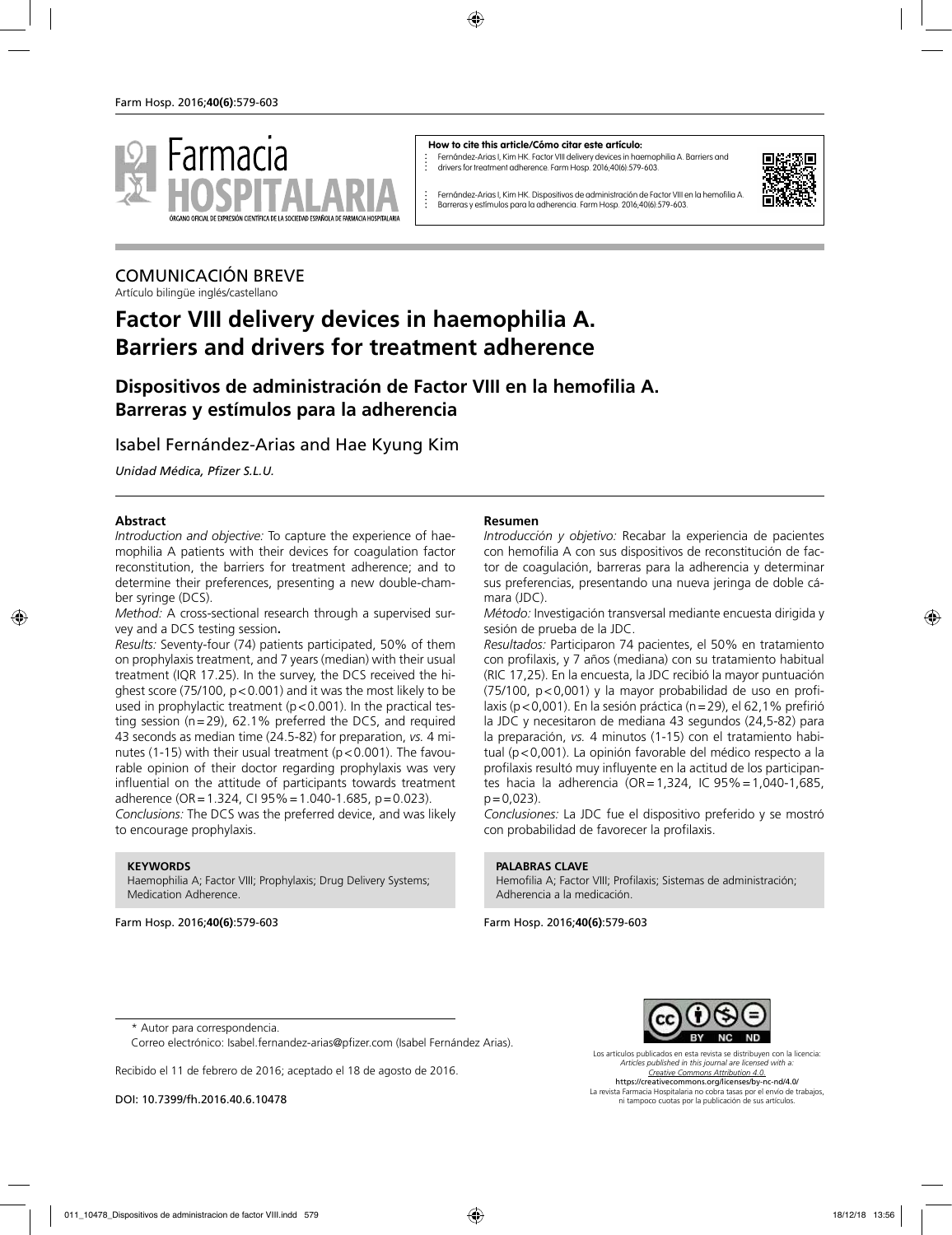## **Contribution to Scientific Literature**

The self-administration of intravenous Factor VIII by haemophilia patients requires spending some time for preparing and infusing the factor. The different coagulation factors available in the market present a variety of devices. The objective of this study was to determine the barriers perceived, and the opinions of adults with Haemophilia A regarding their treatment and prophylaxis, as well as their preference among those devices currently available in the market.

## **Introduction**

There are around 2,000 persons with haemophilia A (HA) in Spain<sup>1,2</sup>, and 60% of them are on a Factor VIII (FVIII) replacement therapy through intravenous infusion, either on prophylactic or on-demand treatment<sup>3</sup>; prophylactic treatment presents higher efficacy in the prevention of spontaneous haemorrhages<sup>3</sup>. Treatment efficacy is partly determined by the level of adherence<sup>4,5</sup> and patient motivations<sup>5,6</sup>, as well as by their opinions and expectations about their disease and treatment<sup>4-8</sup>. Besides, it is worth highlighting the potential influence presented by the difficulties that can be associated with the treatment<sup>5,8</sup>, its convenience of use and time of preparation<sup>4-6</sup>. A device has been recently designed, consisting of one single syringe with two chambers containing the freeze-dried recombinant FVIII, and the solvent for its reconstitution. This article collects the experience and opinions of Spanish adult patients with HA regarding their treatment and the double-chamber syringe (DCS), as well as the factors that have an impact on their patterns of use, and the potential barriers for treatment adherence. A sub-group of patients took part in a practical testing session, and completed an opinion survey after

conducting all steps for factor reconstitution with the DCS (FuseNGo®, Pfizer S.L.U., Madrid).

## **Methods**

This cross-sectional research was conducted in five countries (Germany, Austria, Spain, Italy and United Kingdom)9 , and this article presents the outcomes for Spain. This is an opinion survey, and therefore required no evaluation by an Ethics Committee. The survey was conducted according to the principles of the Declaration of Helsinki and the Organic Law for Data Protection, and all participants granted their written consent.

The study included 18-to-65-year old men with HA who were using routinely a FVIII replacement therapy (prophylactic or on-demand), and who had used their current treatment on≥20 occasions. The survey excluded all those who had any association with the pharmaceutical or healthcare industry or with market research or advertising companies, or regulatory authorities.

## **Procedure**

The participants, recruited through 4 patients associations, completed a questionnaire about their experience and preferences with existing devices<sup>10</sup> (Appendix 1). Their preference was explored regarding five devices described through drawings but not identified (Figure 1), including the DCS.

A sub-group of patients also took part in a testing session for the DCS, where its functioning was explained. Each participant was given a device without needle and with placebo components (powder and solvent). The time required for reconstitution was measured in four repeat tests, and the participants completed a questionnaire about device use and preference.



**Figure 1.** *Description of the five scenarios presented about treatment methods or devices. Images 1-4 show devices currently marketed. Scenario 5 represents the new double-chamber device.*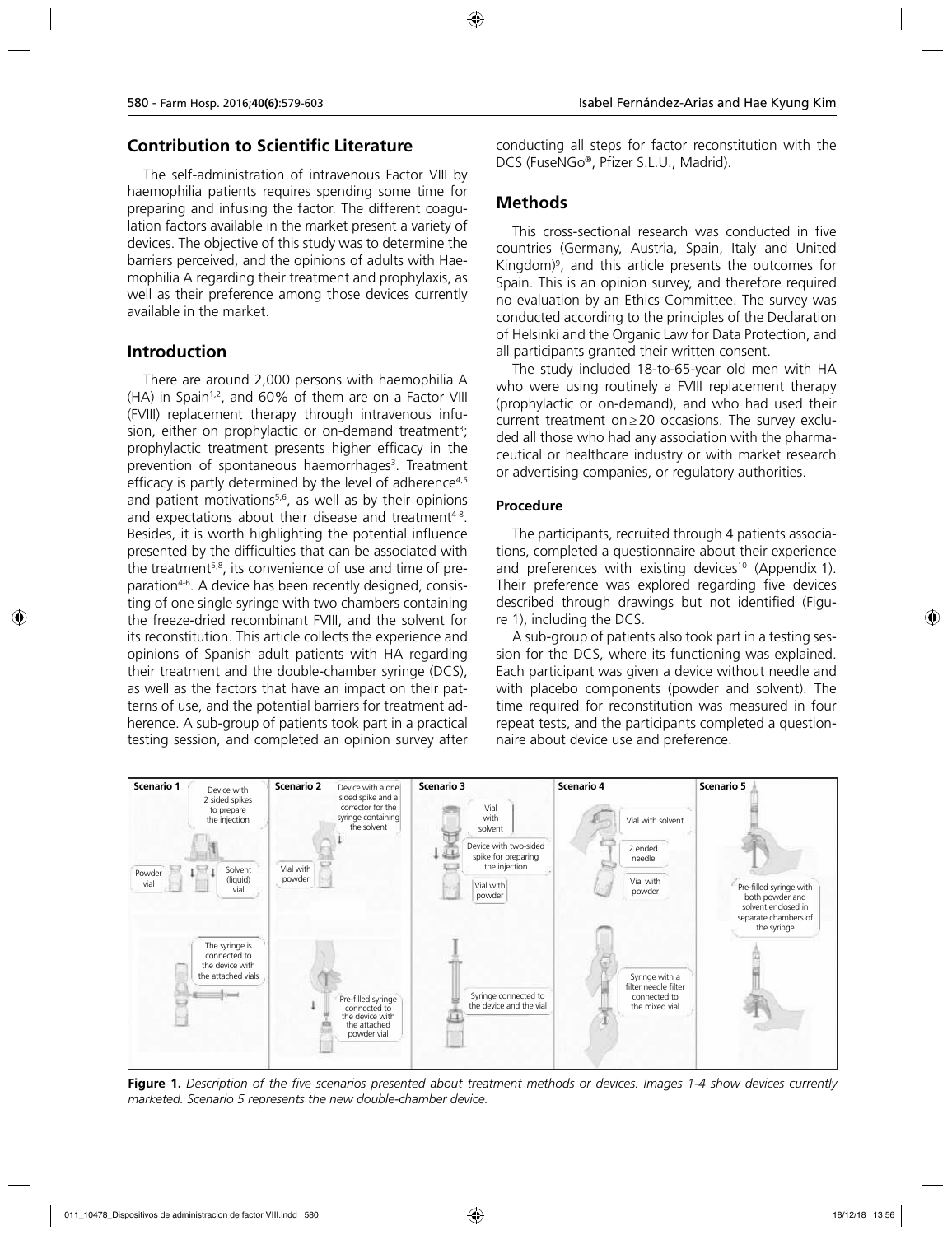In order to determine any barriers for treatment adherence, the participants answered questions based on the principles of the Theory of Planned Behaviour<sup>11</sup> (Appendix 1).

### **Statistical Analysis**

A descriptive statistical analysis was conducted for the survey answers, and univariate and multivariate analysis in order to identify the factors associated with treatment adherence. Data were analyzed with SPSS version 19.0.

## **Results**

In Spain, 74 patients were recruited (73%<40-yearold). Out of these, 50% were on prophylactic treatment (median of 3 times/ week, interquartile range  $[IQR]=1$ ); the clotting factors used and the treatment regimen are described in figure 2. The median time with their current treatment was 7 years ( $IQR = 17.25$ ).

The participants expressed moderate satisfaction (median 4-6/10) with their current treatment regarding ease and time of preparation, storage, and disposal of used materials; efficacy was the best valued characteristic (median 8). From the 5 devices suggested (Figure 1), No. 5 (the DCS) received significantly superior scores vs. the others (Figure 3A). Besides, they stated that they would choose the DCS for use in prophylactic treatment over the others (Figure 3B), even increasing the frequency of administration (Figure 3C).

In the testing session ( $n=29$ ), the participants needed 43 seconds as median time  $(24.5-82.0, IQR=14.75$ s) for factor reconstitution with the DCS, and this time was significantly reduced with practice  $(p < 0.001)$ , and was significantly lower than the time required with their usual device (median 4 min; range=1-15, IQR=3.75 min). A 62.1% ( $n=18$ ) of patients preferred the DCS, and 24.1% ( $n=7$ ) preferred their current device.

Finally, the experience of living with haemophilia was assessed, including factors associated with treatment adherence. The conclusion was that self-treatment was not a problem, but some patients were afraid of the transmission of infectious diseases (median 6), or the contamination of the factor during preparation (median 5). For patients on prophylactic treatment, the opinions of their partner (100%) and their doctor (81.1%) appeared as independent factors encouraging treatment adherence. In a multivariate logistical regression analysis, only the opinion by the doctor remained as a factor associated to prophylactic treatment adherence  $(OR = 1,324;$ CI  $95\% = 1.040 - 1.685$ ; p=0,023).

## **Discussion**

Prophylactic treatment is currently established as the most adequate therapeutic approach<sup>3</sup>, but treatment adherence represents a complex matter, including several factors such as patient expectations, time required, and satisfaction, among others<sup>3,5-8,12</sup>. Therefore, it is interesting to determine if facilitating the task for patients with haemophilia would represent any change in their habits, as well as to explore the reasons that lead them to choose their treatment regimen. Accordingly, this survey explored the practical experience and uptake of a device specifically designed to simplify factor reconstitution with safety, and to reduce the time required for administration.

Participants claimed that they were moderately satisfied with their current treatment, and efficacy was the best valued aspect. However, times of preparation and administration were relatively long. Compared with other devices currently available, the DCS was the preferred method, both by patients on prophylactic and on-demand treatment. This outcome was in line with the overall international research<sup>9</sup>, though the scores of Spanish patients for some devices (including the DCS)



**Figure 2.** *Distribution of FVIII type and treatment regimen of patients.*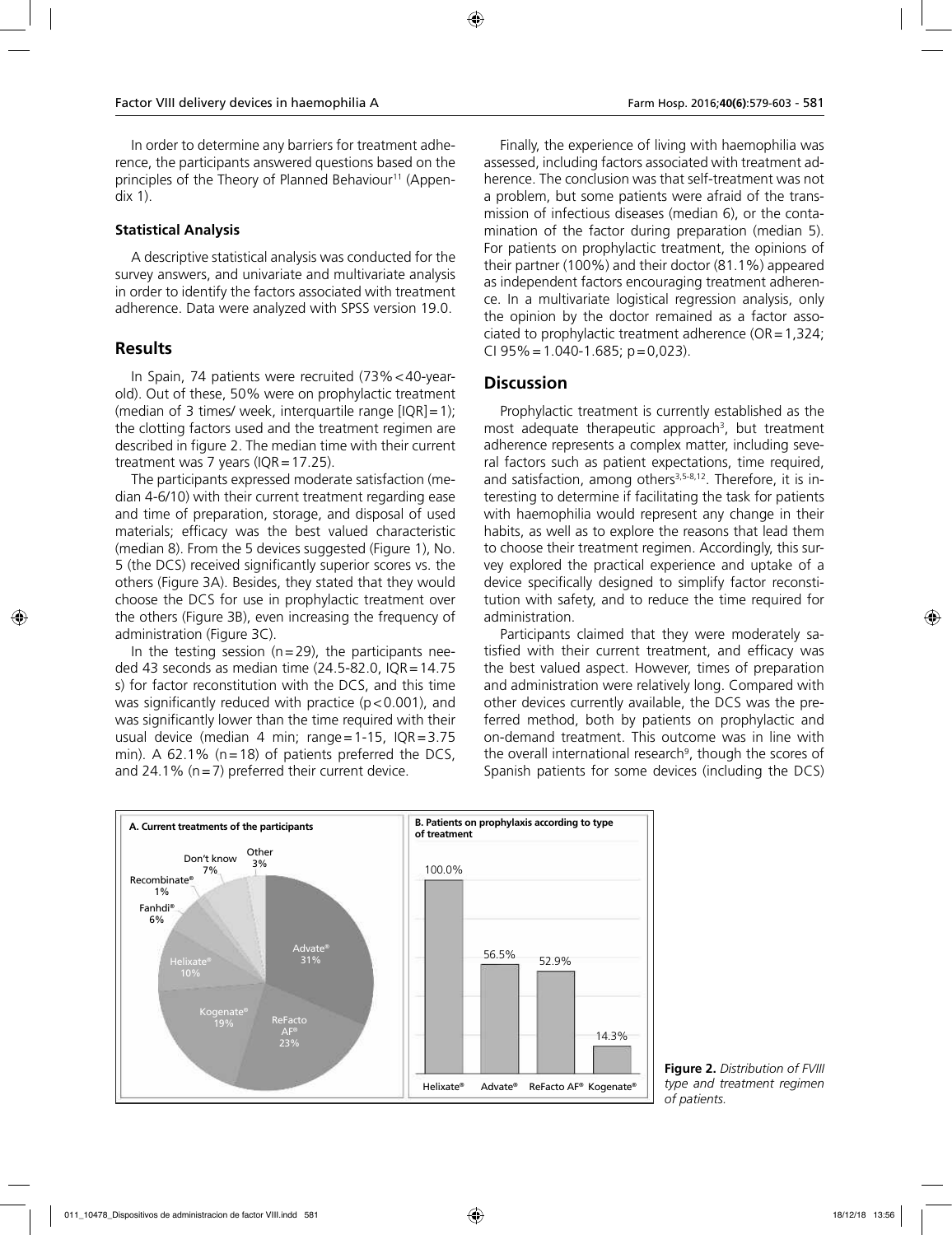

**Figure 3.** *A) Median (with interquartile range [IQR]) of patient preference for 5 types of treatment scenario. Device 5 is the double-chamber syringe (DCS); B) Median (IQR) of the likelihood that patients will use each device for prophylactic treatment. Device 5 is the DCS; C) Median (IQR) of the likelihood that patients will increase the frequency of FVIII infusion with each device. Device 5 is the DCS.*

were slightly lower to the median of the international analysis<sup>9</sup>. A higher proportion vs. the international analysis stated that they preferred the DCS (62.5% vs. 57.1%)<sup>9</sup>, but the proportion of patients satisfied with their current treatment was also superior (25.5% vs.  $24.1\%)$ <sup>9</sup>. It is important to point out that surveys in Spain were conducted in a neutral setting (headquarters of patients associations), while in some other countries, participants answered questions by the professionals who were managing them regularly, which could have had an impact on some of their answers. It stands out that the DCS was described as the system with a higher likelihood of directing patterns of use towards prophylaxis, even if this required an increase in the administration frequency. The favourable opinion about these two aspects was also superior to the international median9 . It appears interesting that the type of device can encourage prophylaxis among patients with  $HA^{4,13}$ and favour an adequate frequency of use to maintain the concentration of FVIII in blood (up to once a day, according to some studies<sup>14</sup>). In any case, surveys disclosed that the influence of third parties (such as their partner or doctor) is an important factor regarding patient habits. In this sense, treatment patterns and adherence would be driven particularly by the opinion of their doctor, which is consistent with studies establishing the importance of a good relationship with the treating doctor for success in prophylaxis<sup>15</sup>.

The limitations of this research are associated with methodology. Patients were recruited through their associations, and therefore there was a random incorporation, and data were only obtained from the surveys of those who decided to take part. The face-to-face sessions in Spain were conducted by researchers not linked to the participating centres; therefore, answering questions asked by an unknown person could have had some

influence on their answers, though this would have been minimal. It would have been appropriate to conduct a simultaneous test of preparation times with other devices; but, in any case, participants were required to have used their usual treatment at least 20 times, and therefore their experience offered consistency to their answers. On the other hand, the lack of previous experience with the DCS at the time of testing must be taken into account, in comparison with their usual device.

In conclusion, patients value positively the fact that their treatment is easy and fast, and they state that these aspects could lead them to favour prophylactic treatment and good treatment adherence. The satisfaction or ease of use of their treatment devices can have an influence, but the opinion of their doctor is also important at the time of following prophylactic treatment. The outcomes of this survey indicate that the DCS could favour treatment adherence among patients with HA, and reduce their negative perceptions about the commitment that could be caused by prophylactic treatment in those patients switching from an on-demand treatment.

## **Acknowledgements**

The authors wish to thank the following patients' associations for their collaboration in this research: Galician Association of Haemophilia (AGADHEMO), Haemophilia Association of the Community of Madrid (ASHEMA-DRID), Haemophilia Association of the Community of Valencia (ASHECOVA) and Andalusian Association of Haemophilia (ASANHEMO).

## **Declaration of conflict of interests**

This project has been funded by Pfizer. Its authors are employees of Pfizer, S.L.U.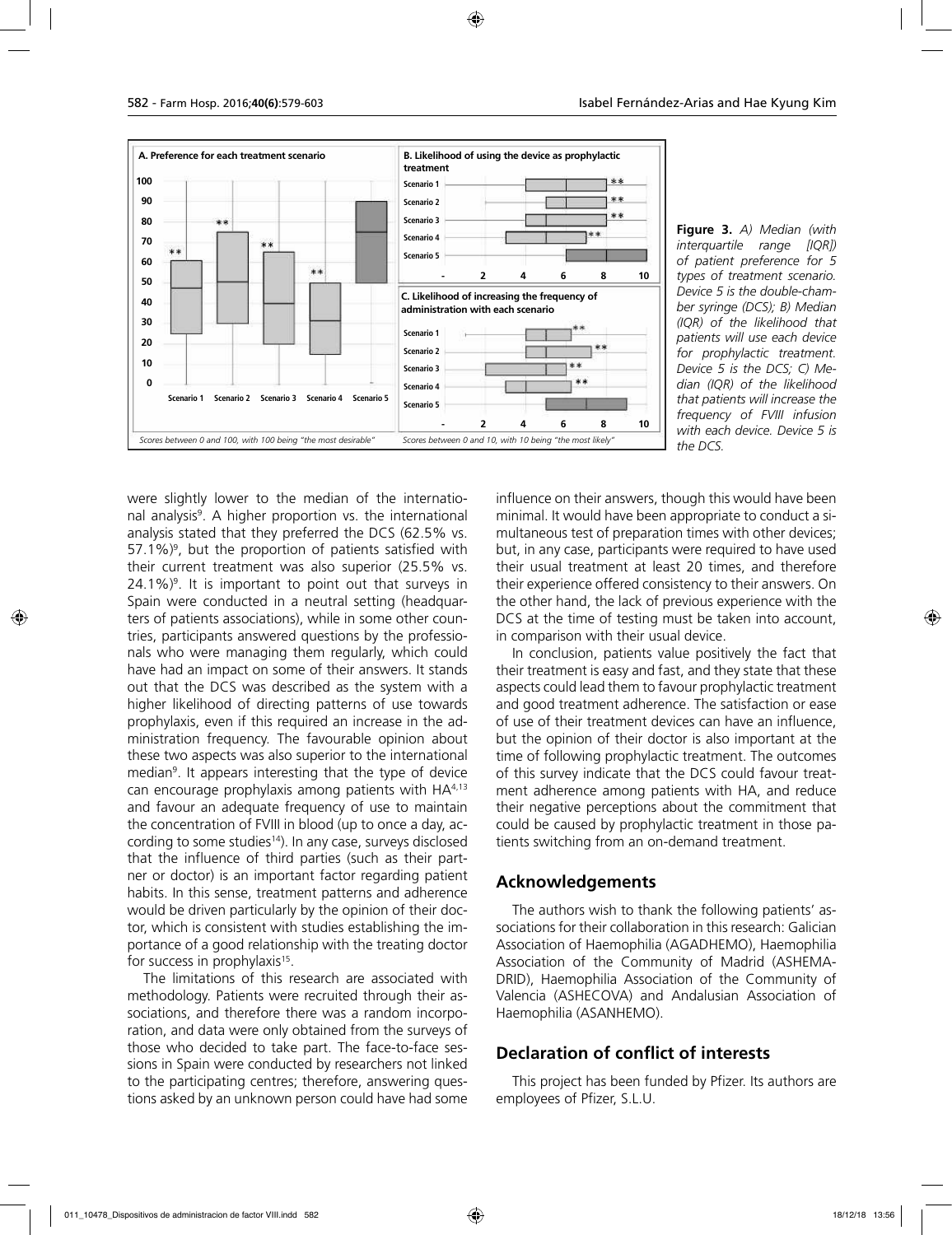## **References**

- 1. Aznar JA, Abad-Franch L, Cortina VR, Marco P. The national registry of haemophilia A and B in Spain: results from a census of patients. *Haemophilia.* 2009;15(6):1327-30.
- 2. Aznar JA, Lucía F, Abad-Franch L, Jiménez-Yuste V, Pérez R, Batlle J, Balda I, *et al.* Haemophilia in Spain. *Haemophilia.* 2009;15(3):665- 75.
- 3. Treatment Guidelines Working Group of WFH. Guidelines for the Management of Haemophilia [Monografía en Internet]. 2.ª ed. Montreal: World Federation of Hemophilia; 2012 [Último acceso el 19 de enero de 2016]. Disponible en: www1.wfh.org/publications/ files/pdf-1472.pdf
- 4. Thornburg CD. Prophylactic factor infusions for patients with hemophilia: challenges with treatment adherence. *J Coagulation Disorders.* 2010;2:9-14.
- 5. Remor E. Predictors of treatment difficulties and satisfaction with haemophilia therapy in adult patients. *Haemophilia.* 2011;17(5):e901-5.
- 6. Hacker MR, Geraghty S, Manco-Johnson M. Barriers to compliance with prophylaxis therapy in haemophilia. *Haemophilia.*  2001;7(4):392-6.
- 7. Schrijvers LH, Uitslager N, Schuurmans MJ, Fischer K. Barriers and motivators of adherence to prophylactic treatment in haemophilia: a systematic review. *Haemophilia.* 2013;19(3):355-61.
- 8. Petrini P. Identifying and overcoming barriers to prophylaxis in the management of haemophilia. *Haemophilia.* 2007;13(Suppl 2): 16-22.
- 9. Cimino E, Linari S, Malerba M, Halimeh S, Biondo F, Westfeld M. Patient preference and ease of use for different coagulation factor VIII reconstitution device scenarios: a cross-sectional survey in five European countries. *Patient Prefer Adherence.* 2014;8:1713-20.
- 10. Teal S, Brohan E, Hettema Y, Humphrey L, Willgoss T, Hudgens S, *et al.* Development and psychometric evaluation of a novel tool for assessing patient perception and preference for haemophilia treatment (HaemoPREF). *Haemophilia.* 2014;20(5):666-73.
- 11. Ajzen I. The theory of planned behavior. *Organ Behav Hum Dec.*  1991;50(2):179-211.
- 12. Vidovic N, Musso R, Klamroth R, Enríquez MM, Achilles K. Postmarketing surveillance study of KOGENATE Bayer with Bio-Set in patients with haemophilia A: evaluation of patients' satisfaction after switch to the new reconstitution system. *Haemophilia.*  2010;16(1):66-71.
- 13. Musso R, Santoro R, Coppola A, Marcucci M, Sottilotta G, Targhetta R, *et al.* Patient preference for needleless factor VIII reconstitution device: the Italian experience. *Int J Gen Med.* 2010;3:203-8.
- 14. Collins PW, Björkman S, Fischer K, Blanchette V, Oh M, Schroth P, *et al.* Factor VIII requirement to maintain a target plasma level in the prophylactic treatment of severe hemophilia A: influences of variance in pharmacokinetics and treatment regimens. *J Thromb Haemost.* 2010;8(2):269-75.
- 15. Llewellyn CD, Miners AH, Lee CA, Harrington C, Weinman J. The illness perceptions and treatment beliefs of individuals with severe haemophilia and their role in adherence to home treatment. *Psychology & Health.* 2003;18(2):185-200.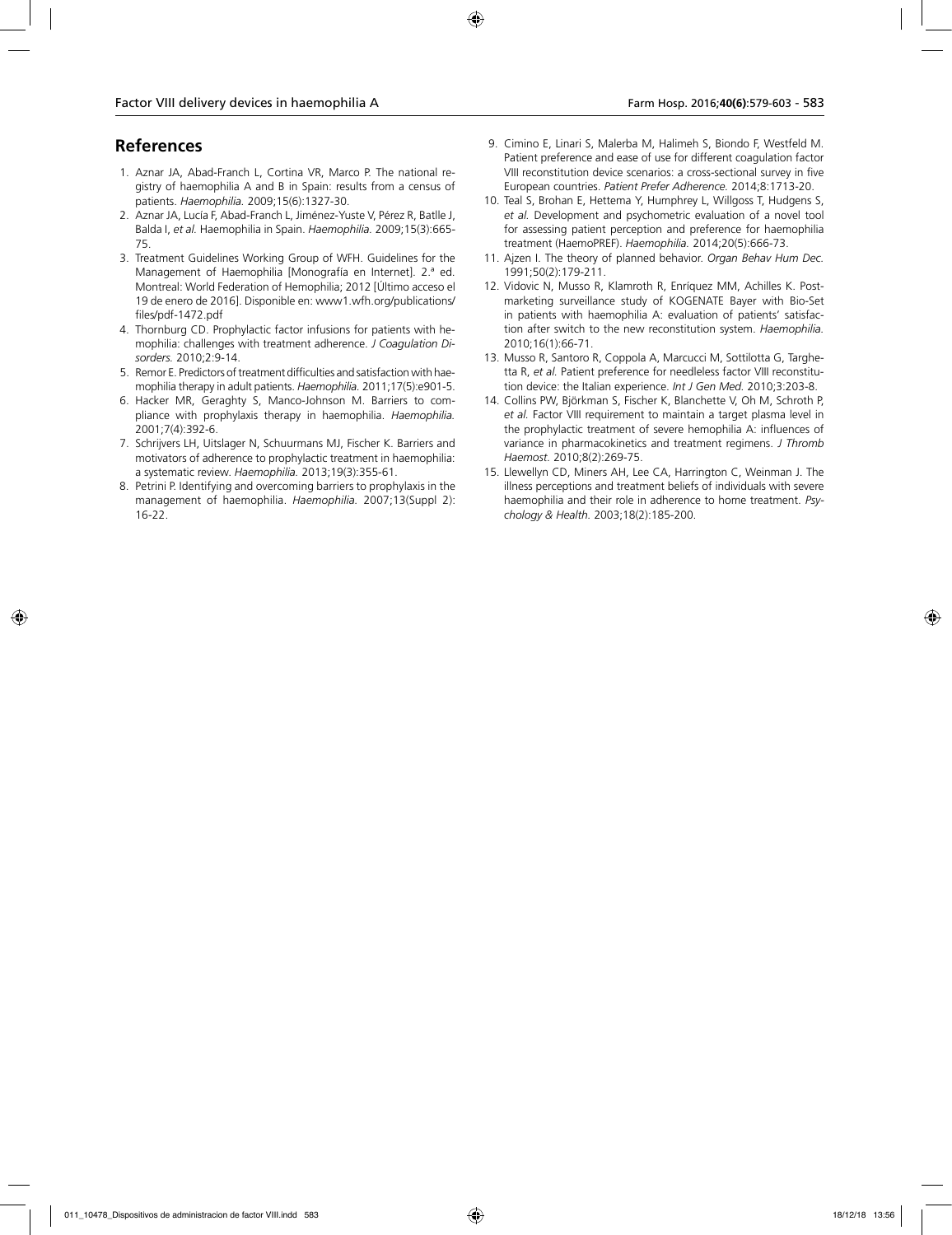|                                                                                                                                                                                                                                                                                                                |             |        |                       |   | <b>APPENDIX 1</b>                                 |   |   |                      |   |    |   |    |                        |
|----------------------------------------------------------------------------------------------------------------------------------------------------------------------------------------------------------------------------------------------------------------------------------------------------------------|-------------|--------|-----------------------|---|---------------------------------------------------|---|---|----------------------|---|----|---|----|------------------------|
|                                                                                                                                                                                                                                                                                                                |             |        |                       |   | <b>SURVEY QUESTIONNAIRE</b><br>(ALL PARTICIPANTS) |   |   |                      |   |    |   |    |                        |
| The initial questions are about your haemophilia.                                                                                                                                                                                                                                                              |             |        |                       |   |                                                   |   |   |                      |   |    |   |    |                        |
| 1. How many months or years ago were you diagnosed with haemophilia?<br>Years<br>Months                                                                                                                                                                                                                        |             |        |                       |   |                                                   |   |   |                      |   |    |   |    |                        |
| 2. How many joints bleeds have you experienced in the past 12 months?<br>Please key the number                                                                                                                                                                                                                 |             |        |                       |   |                                                   |   |   |                      |   |    |   |    |                        |
| 3. On a scale of 0 to 10, where 0 is "None at all" and 10 "the worst you can imagine": How painful or aching have your<br>joints been over the last week?                                                                                                                                                      |             |        |                       |   |                                                   |   |   |                      |   |    |   |    |                        |
| None at all                                                                                                                                                                                                                                                                                                    | 0           | 1<br>2 | 3                     | 4 | 5                                                 | 6 | 7 | 8                    | 9 | 10 |   |    | Worst pain imaginablee |
| 2. You take your clotting factor treatment<br>a. Only when it is necessary, when you have a bleed<br>b. On a regular basis every week, regardless of haemorrhages                                                                                                                                              |             |        |                       |   |                                                   |   |   | Yes / No<br>Yes / No |   |    |   |    |                        |
| If you have answered "Yes" to option (b): on average how many times a week do you use it?                                                                                                                                                                                                                      |             |        |                       |   |                                                   |   |   |                      |   |    |   |    |                        |
| The following questions are about the clotting factor treatment you use at the moment. For each question,<br>please assign a score between 0 and 10, where 0 is "Not at all", and 10 is "Extremely".<br>3. How easy do you find it easy to prepare your clotting factor treatment for injection?<br>Not at all | 0           |        | 2                     | 3 | 4                                                 | 5 | 6 | 7                    | 8 |    | 9 | 10 |                        |
| 4. How easy is it to store your clotting factor treatment?                                                                                                                                                                                                                                                     |             |        |                       |   |                                                   |   |   |                      |   |    |   |    | Extremely              |
| Not at all<br>5. How easy is it to get rid of the containers, syringes, needles, and everything that comes with your clotting factor treat-                                                                                                                                                                    | 0           | 1      | 2                     | 3 | 4                                                 | 5 | 6 | 7                    | 8 |    | 9 | 10 | Extremely              |
| ment once you have used them?<br>Not at all                                                                                                                                                                                                                                                                    | $\pmb{0}$   | 1      | 2                     | 3 | 4                                                 | 5 | 6 | 7                    | 8 |    | 9 | 10 | Extremely              |
| 6. How time consuming is it to treat you rself with your clotting factor treatment?<br>Not at all                                                                                                                                                                                                              | $\mathbf 0$ | 1      | $\mathbf{2}^{\prime}$ | 3 | 4                                                 | 5 | 6 | 7                    | 8 |    | 9 | 10 | Extremely              |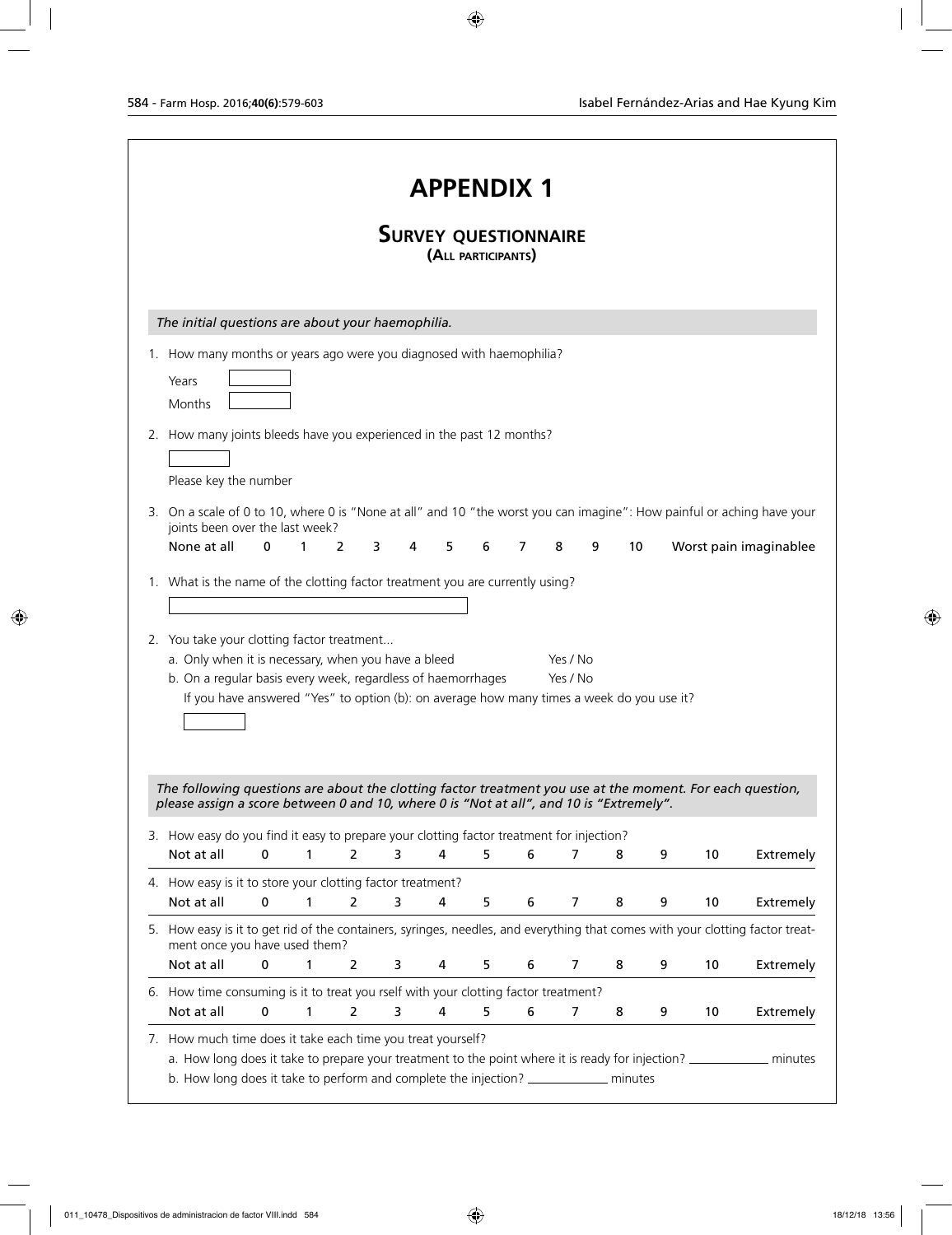| 8. How effective do you think your clotting factor treatment is?<br>Not at all<br>Please assign a score between 0 and 10, where 0 is "Never" and 10 is "Very often".                                                                           | 0           | 1            | 2              | 3              |   |        |   |   |   |         |    |                                                                                                                          |
|------------------------------------------------------------------------------------------------------------------------------------------------------------------------------------------------------------------------------------------------|-------------|--------------|----------------|----------------|---|--------|---|---|---|---------|----|--------------------------------------------------------------------------------------------------------------------------|
|                                                                                                                                                                                                                                                |             |              |                |                |   | 4<br>5 | 6 | 7 | 8 | 9       | 10 | Extremely                                                                                                                |
|                                                                                                                                                                                                                                                |             |              |                |                |   |        |   |   |   |         |    |                                                                                                                          |
| body?                                                                                                                                                                                                                                          |             |              |                |                |   |        |   |   |   |         |    | 9. How often do you accidently stick the needle from your clotting factor treatment into your hand or other part of your |
| <b>Never</b>                                                                                                                                                                                                                                   | 0           | $\mathbf{1}$ | 2              | 3              | 4 | 5      | 6 | 7 | 8 | 9       | 10 | Very often                                                                                                               |
| 10. How often is it difficult to find a vein that you can inject your clotting factor?                                                                                                                                                         |             |              |                |                |   |        |   |   |   |         |    |                                                                                                                          |
| Never                                                                                                                                                                                                                                          | $\mathbf 0$ | 1            | 2              | 3              | 4 | 5      | 6 | 7 | 8 | 9       | 10 | Very often                                                                                                               |
| The following questions are aboyt how your clotting factor treatment affects some of your activities. For<br>each question, please assign a score between 0 and 10, where 0 is "Not at all", and 10 is "Very much".<br>work?                   |             |              |                |                |   |        |   |   |   |         |    | 11. How much does your clotting factor treatment affect how much you travel or where you travel to for holidays or for   |
| Not at all                                                                                                                                                                                                                                     | $\mathbf 0$ | $\mathbf{1}$ | $\overline{2}$ | 3              |   | 4<br>5 | 6 | 7 | 8 | 9       | 10 | Very much                                                                                                                |
| 12. How much does your clotting factor treatment affect your daily activities, including work or study?<br>Not at all                                                                                                                          | 0           | 1            | $\overline{2}$ | 3              |   | 4<br>5 | 6 | 7 | 8 | 9       | 10 | Very much                                                                                                                |
| 13. How much does your clotting factor treatment affect your relationships?                                                                                                                                                                    |             |              |                |                |   |        |   |   |   |         |    |                                                                                                                          |
| Not at all                                                                                                                                                                                                                                     | $\mathbf 0$ | $\mathbf{1}$ | 2              | 3              |   | 4<br>5 | 6 | 7 | 8 | 9       | 10 | Very much                                                                                                                |
| 14. How much does your clotting factor treatment affect your social or leisure activities?                                                                                                                                                     |             |              |                |                |   |        |   |   |   |         |    |                                                                                                                          |
| Not at all                                                                                                                                                                                                                                     | 0           | 1            | $\mathcal{P}$  | 3              |   | 4<br>5 | 6 | 7 | 8 | 9       | 10 | Very much                                                                                                                |
| 15. How much does your clotting factor treatment feel like an enemy instead of a friend?                                                                                                                                                       |             |              |                |                |   |        |   |   |   |         |    |                                                                                                                          |
| Not at all                                                                                                                                                                                                                                     | 0           | 1            | 2              | 3              |   | 5<br>4 | 6 | 7 | 8 | 9       | 10 | Very much                                                                                                                |
| For each of the following statements, please assign a score between 0 and 10, where 0 is "strongly agree"<br>and 10 is "strongly disagree".<br>16. I can manage my haemophilia without the need to use regularly my clotting factor treatment. |             |              |                |                |   |        |   |   |   |         |    |                                                                                                                          |
| Strongly agree                                                                                                                                                                                                                                 |             | 0            | 1              | 2              | 3 | 5<br>4 | 6 | 7 | 8 | 9<br>10 |    | Strongly disagree                                                                                                        |
| 17. I only need to use my clotting factor treatment when I have a bleed.<br>Strongly agree                                                                                                                                                     |             | 0            | 1              | 2              | 3 | 4<br>5 | 6 | 7 | 8 | 9<br>10 |    | Strongly disagree                                                                                                        |
| 18. The side effects of the clotting factor treatment could be worse than the bleeding problems themselves.                                                                                                                                    |             |              |                |                |   |        |   |   |   |         |    |                                                                                                                          |
| Strongly agree                                                                                                                                                                                                                                 |             | $\mathbf 0$  | 1              | $\overline{2}$ | 3 | 4<br>5 | 6 | 7 | 8 | 10<br>9 |    | Strongly disagree                                                                                                        |
| 19. Regular use of clotting factor treatments is necessary to prevent long-term damage to joints.<br>Strongly agree                                                                                                                            |             | $\mathbf 0$  | 1              | $\overline{2}$ | 3 | 4<br>5 | 6 | 7 | 8 | 10<br>9 |    | Strongly disagree                                                                                                        |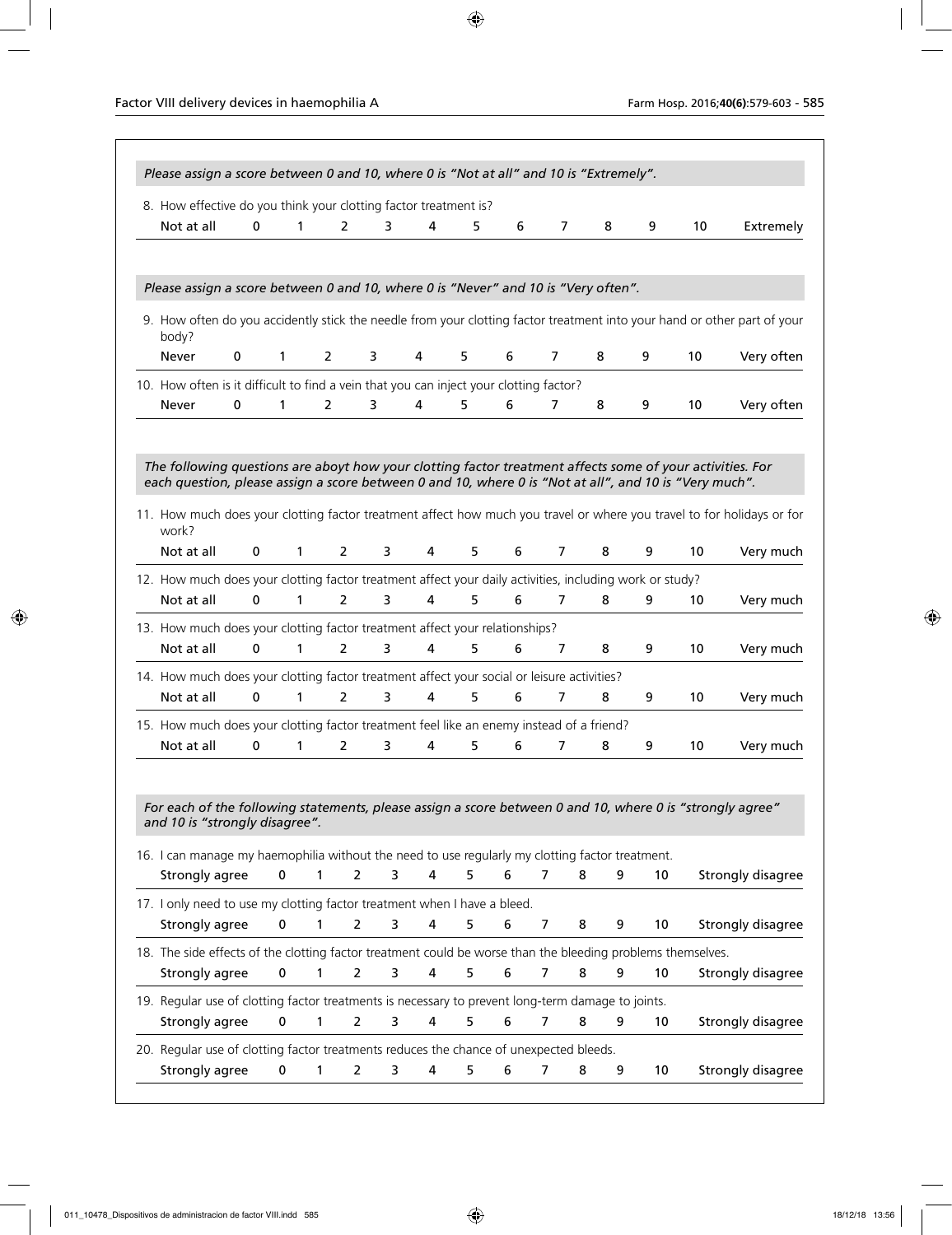| 21. Nowadays, there is no risk that clotting factor treatments could infect you with other diseases.                                                                                        |             |              |                |      |      |             |   |                |      |      |    |                                                                                                                        |
|---------------------------------------------------------------------------------------------------------------------------------------------------------------------------------------------|-------------|--------------|----------------|------|------|-------------|---|----------------|------|------|----|------------------------------------------------------------------------------------------------------------------------|
| Strongly agree                                                                                                                                                                              | $\mathbf 0$ | 1            | $\overline{2}$ | 3    | 4    | 5           | 6 | 7              | 8    | 9    | 10 | Strongly disagree                                                                                                      |
| 22. There is a risk that clotting factor treatments can become contaminated while being prepared for injection.                                                                             |             |              |                |      |      |             |   |                |      |      |    |                                                                                                                        |
| Strongly agree                                                                                                                                                                              | $\mathbf 0$ | $\mathbf{1}$ | $\overline{2}$ | 3    | 4    | 5           | 6 | $\overline{7}$ | 8    | 9    | 10 | Strongly disagree                                                                                                      |
| 23. If used often, clotting factor treatments can lose their effectiveness and stop working.                                                                                                |             |              |                |      |      |             |   |                |      |      |    |                                                                                                                        |
| Strongly agree                                                                                                                                                                              | 0           | 1            | $\overline{2}$ | 3    | 4    | 5           | 6 | 7              | 8    | 9    | 10 | Strongly disagree                                                                                                      |
| 24. I am anxious about injections.                                                                                                                                                          |             |              |                |      |      |             |   |                |      |      |    |                                                                                                                        |
| Strongly agree                                                                                                                                                                              | 0           | 1            | 2              | 3    | 4    | 5           | 6 | 7              | 8    | 9    | 10 | Strongly disagree                                                                                                      |
| 25. I dislike having to inject myself.                                                                                                                                                      |             |              |                |      |      |             |   |                |      |      |    |                                                                                                                        |
| Strongly agree                                                                                                                                                                              | 0           | 1            | 2              | 3    | 4    | 5           | 6 | 7              | 8    | 9    | 10 | Strongly disagree                                                                                                      |
|                                                                                                                                                                                             |             |              |                |      |      |             |   |                |      |      |    | 26. My wife/ partner thinks that I should use my clotting factor treatment regularly and not only when I have a bleed. |
| Strongly agree                                                                                                                                                                              | $\mathbf 0$ | 1            | $\overline{2}$ | 3    | 4    | 5           | 6 | $\overline{7}$ | 8    | 9    | 10 | Strongly disagree                                                                                                      |
| 27. My doctor would disapprove if I only used my clotting factor treatment when I had a bleed.                                                                                              |             |              |                |      |      |             |   |                |      |      |    |                                                                                                                        |
| Strongly agree                                                                                                                                                                              | 0           | 1            | 2              | 3    | 4    | 5           | 6 | 7              | 8    | 9    | 10 | Strongly disagree                                                                                                      |
| 28. Other people I know who have haemophilia, only use their clotting factor treatment when they have a bleed.                                                                              |             |              |                |      |      |             |   |                |      |      |    |                                                                                                                        |
| Strongly agree                                                                                                                                                                              | 0           | 1            | $\overline{2}$ | 3    | 4    | 5           | 6 | 7              | 8    | 9    | 10 | Strongly disagree                                                                                                      |
| 29. I expect to start / continue use my clotting factor treatment on regular basis rather than only when necessary.                                                                         |             |              |                |      |      |             |   |                |      |      |    |                                                                                                                        |
| Strongly agree                                                                                                                                                                              | 0           | 1            | 2              | 3    | 4    | 5           | 6 | 7              | 8    | 9    | 10 | Strongly disagree                                                                                                      |
| 30. I want to start / continue using my clotting factor treatment on a regular basis rather than only when necessary.                                                                       |             |              |                |      |      |             |   |                |      |      |    |                                                                                                                        |
| Strongly agree                                                                                                                                                                              | 0           | 1            | $\overline{2}$ | 3    | 4    | 5           | 6 | 7              | 8    | 9    | 10 | Strongly disagree                                                                                                      |
| 31. I intend to start / continue using my clotting factor treatment on a regular basis rather than only when necessary.                                                                     |             |              |                |      |      |             |   |                |      |      |    |                                                                                                                        |
| Strongly agree                                                                                                                                                                              | 0           | 1            | 2              | 3    | 4    | 5           | 6 | 7              | 8    | 9    | 10 | Strongly disagree                                                                                                      |
|                                                                                                                                                                                             |             |              |                |      |      |             |   |                |      |      |    |                                                                                                                        |
|                                                                                                                                                                                             |             |              |                |      |      |             |   |                |      |      |    |                                                                                                                        |
| For the following statements, please tell us how important each is to you on a scale of minus 3 to plus 3,<br>where minus 3 is "extremely unimportant" and plus 3 is "Extremely important". |             |              |                |      |      |             |   |                |      |      |    |                                                                                                                        |
|                                                                                                                                                                                             |             |              |                |      |      |             |   |                |      |      |    |                                                                                                                        |
| 32. Preventing long-term damage to my joints is:                                                                                                                                            |             |              |                |      |      |             |   |                |      |      |    |                                                                                                                        |
| <b>Extremely unimportant</b>                                                                                                                                                                |             |              | -3             | $-2$ | $-1$ | 0           |   | $+1$           | $+2$ | $+3$ |    | <b>Extremely important</b>                                                                                             |
| 33. Reducing the change of unexpected bleeds is:                                                                                                                                            |             |              |                |      |      |             |   |                |      |      |    |                                                                                                                        |
| <b>Extremely unimportant</b>                                                                                                                                                                |             |              | -3             | $-2$ | $-1$ | 0           |   | $+1$           | +2   | +3   |    | <b>Extremely important</b>                                                                                             |
| 34. Avoiding infection with other diseases from my clotting factor treatment is:                                                                                                            |             |              |                |      |      |             |   |                |      |      |    |                                                                                                                        |
| <b>Extremely unimportant</b>                                                                                                                                                                |             |              | -3             | $-2$ | $-1$ | $\mathbf 0$ |   | $+1$           | $+2$ | $+3$ |    | <b>Extremely important</b>                                                                                             |
| 35. Avoiding contamination of my clotting factor treatment when preparing it for injection is:                                                                                              |             |              |                |      |      |             |   |                |      |      |    |                                                                                                                        |
| <b>Extremely unimportant</b>                                                                                                                                                                |             |              | -3             | $-2$ | $-1$ | $\pmb{0}$   |   | $+1$           | $+2$ | $+3$ |    | <b>Extremely important</b>                                                                                             |
| 36. Preventing my clotting factor treatment from losing its effectiveness over time is:                                                                                                     |             |              |                |      |      |             |   |                |      |      |    |                                                                                                                        |
| <b>Extremely unimportant</b>                                                                                                                                                                |             |              | -3             | $-2$ | -1   | $\mathbf 0$ |   | $+1$           | $+2$ | $+3$ |    | <b>Extremely important</b>                                                                                             |
| 37. Avoiding side effects from clotting factor treatment is:                                                                                                                                |             |              |                |      |      |             |   |                |      |      |    |                                                                                                                        |
| <b>Extremely unimportant</b>                                                                                                                                                                |             |              | -3             | $-2$ | -1   | 0           |   | $+1$           | $+2$ | $+3$ |    | <b>Extremely important</b>                                                                                             |
| 38. For me, my wife/partner's opinion about how I use my clotting factor treatment is:                                                                                                      |             |              |                |      |      |             |   |                |      |      |    |                                                                                                                        |
| <b>Extremely unimportant</b>                                                                                                                                                                |             |              | -3             | $-2$ | $-1$ | 0           |   | $+1$           | $+2$ | $+3$ |    | <b>Extremely important</b>                                                                                             |
|                                                                                                                                                                                             |             |              |                |      |      |             |   |                |      |      |    |                                                                                                                        |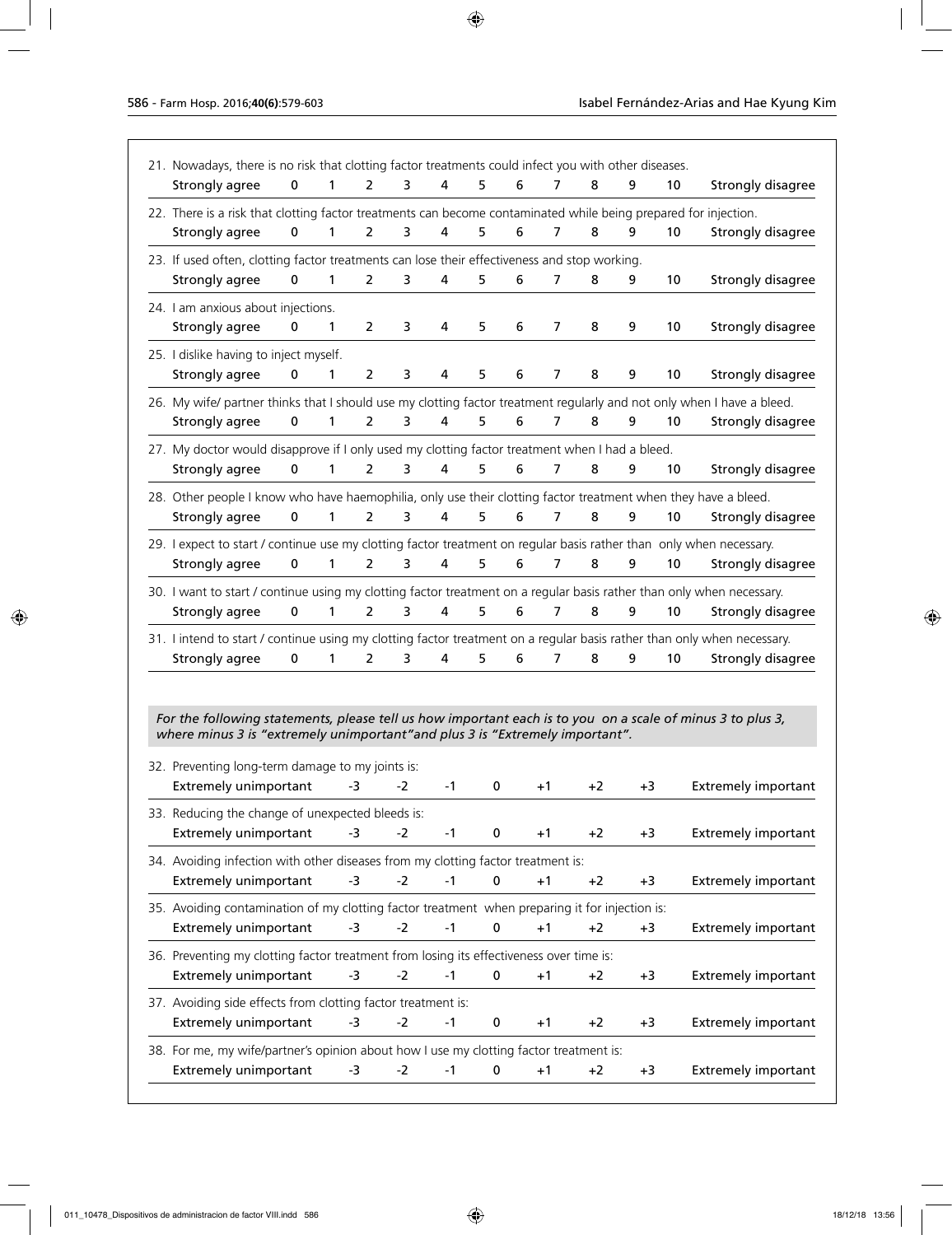| Extremely unimportant -3                                                                                                                           |      |                  |             | $-2$ | $-1$ $-1$ | $\bf{0}$ | $+1$ | $+2$ | $+3$ | Extremely important                                                                                        |
|----------------------------------------------------------------------------------------------------------------------------------------------------|------|------------------|-------------|------|-----------|----------|------|------|------|------------------------------------------------------------------------------------------------------------|
| 40. Doing what other people with haemophilia do about their treatment is:                                                                          |      |                  |             |      |           |          |      |      |      |                                                                                                            |
| Extremely unimportant -3                                                                                                                           |      |                  |             | $-2$ | -1        | 0        | $+1$ | $+2$ | $+3$ | Extremely important                                                                                        |
|                                                                                                                                                    |      |                  |             |      |           |          |      |      |      |                                                                                                            |
| where minus 3 is "Less likely" and plus 3 is "More likely":                                                                                        |      |                  |             |      |           |          |      |      |      | factor treatment on a regular basis (rather than only when necessary), using a scale of minus 3 to plus 3, |
|                                                                                                                                                    |      |                  |             |      |           |          |      |      |      |                                                                                                            |
|                                                                                                                                                    | $-3$ |                  | $-2$ $-1$ 0 | $+1$ | $+2$      | $+3$     |      |      |      | More likely that will start or continue to use my<br>clotting factor treatment regularly                   |
| 41. Being able to manage my haemophilia without needing regular treatment makes it:<br>Less likelv<br>42. Being anxious about injections makes it: |      |                  |             |      |           |          |      |      |      |                                                                                                            |
| Less likely                                                                                                                                        |      | $-3$ $-2$ $-1$ 0 |             | $+1$ | $+2$      | $+3$     |      |      |      | More likely that will start or continue to use my<br>clotting factor treatment regularly                   |
| 43. Only needing clotting factor treatment when I have bleed makes it:                                                                             |      |                  |             |      |           |          |      |      |      |                                                                                                            |

### **Question 44**

This question is designed to measure your opinion about different clotting factor treatments. We will use a scale from 0 to 100, similar to a thermometer, where 0 is the Least Desirable and 100 the Most Desirable.

You will need to indicate where on the scale you would place your haemophilia and the different treatments with coagulation factor.

The chosen point will depend on where you think they fit on the 0 to 100 scale.

For example:

- If you were asked to place your favourite food in the thermometer from 0 to 100, you would place it at 100, on the Most Desirable end, because it is what you like the best.
- Your less favourite food would be placed at 0, the Least Desirable end.

### Your condition: Haemophilia

Taking into account all the ways in which your haemophilia affects you, at which point in the thermometer would you place your haemophilia?

*All the descriptions of coagulant treatments that will be presented in the following scenarios are brief summaries of the different treatments, focusing on the preparation of the treatment for its injection.*

### Scenario 1:

Imagine there is a treatment with coagulation factor available for your haemophilia. All treatments are safe and effective. This treatment includes:

• A powder vial

- A solvent (liquid) vial
- A syringe

• And a device with spikes to help you prepare the injection.

In order to prepare this treatment for injection, you must:

- 1. Connect the vial of solvent to one of the cannulas of the device.
- 2. Then connect the vial of powder to the other cannula of the device. The contents of both vials will get mixed.
- 3. Turn it gently until all the powder has dissolved.
- 4. Remove the cap of the device and attach a syringe.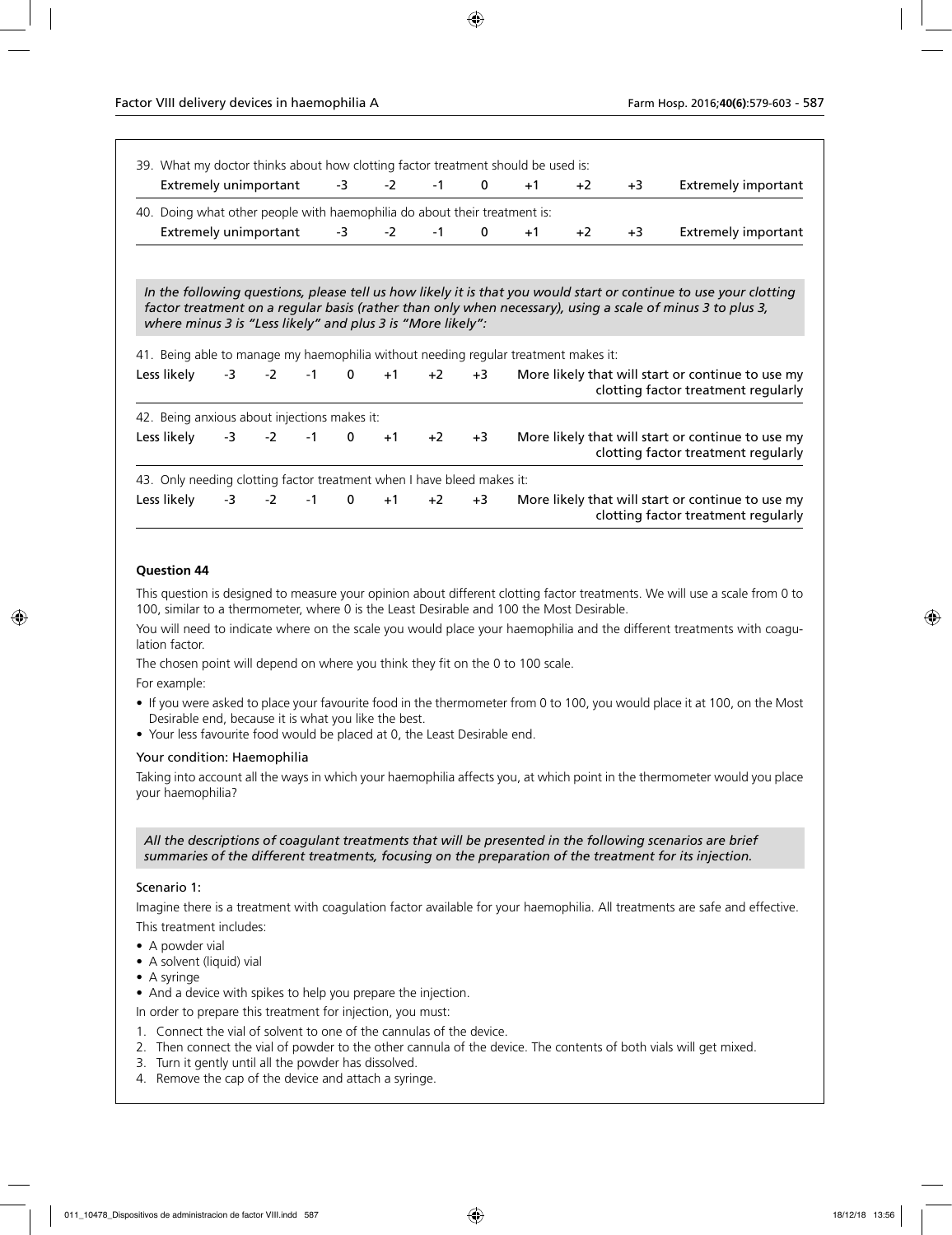| 5. The reconstituted solution is transferred to the syringe.                                                                                                                                                                                                                                                                                                                                                          |             |   |                |   |   |   |   |                |   |   |    |             |
|-----------------------------------------------------------------------------------------------------------------------------------------------------------------------------------------------------------------------------------------------------------------------------------------------------------------------------------------------------------------------------------------------------------------------|-------------|---|----------------|---|---|---|---|----------------|---|---|----|-------------|
| 6. Remove the syringe from the device and attach a needle for injection.<br>If you had to use this treatment, at which point of the thermometer would you place it?<br>How likely would it be that you used this treatment routinely instead of only when necessary?                                                                                                                                                  |             |   |                |   |   |   |   |                |   |   |    |             |
| Very unlikely                                                                                                                                                                                                                                                                                                                                                                                                         | 0           | 1 | $\overline{2}$ | 3 | 4 | 5 | 6 | 7              | 8 | 9 | 10 | Very likely |
| If you are taking your current treatment routinely every week, how likely would it be that you used it more frequently with<br>this device?                                                                                                                                                                                                                                                                           |             |   |                |   |   |   |   |                |   |   |    |             |
| Very unlikely                                                                                                                                                                                                                                                                                                                                                                                                         | 0           | 1 | 2              | 3 | 4 | 5 | 6 | 7              | 8 | 9 | 10 | Very likely |
| Scenario 2:                                                                                                                                                                                                                                                                                                                                                                                                           |             |   |                |   |   |   |   |                |   |   |    |             |
| Now let's imagine that there is another coagulant treatment available for your haemophilia. This treatment works in the<br>same way as the treatments of all the other scenarios. All treatments are safe and effective.                                                                                                                                                                                              |             |   |                |   |   |   |   |                |   |   |    |             |
| This treatment includes:                                                                                                                                                                                                                                                                                                                                                                                              |             |   |                |   |   |   |   |                |   |   |    |             |
| • A vial of powder<br>• A pre-filled syringe with solvent (liquid)<br>• And a device with a cannula to help you prepare the injection.                                                                                                                                                                                                                                                                                |             |   |                |   |   |   |   |                |   |   |    |             |
| In order to prepare this treatment for injection, you must:                                                                                                                                                                                                                                                                                                                                                           |             |   |                |   |   |   |   |                |   |   |    |             |
| Connect the vial of powder to the spike on the device.<br>1.<br>2. Connect the pre-filled syringe to the opening at the other end of the device.<br>3. The solvent (liquid) will fill the powder vial. Then you must turn it gently until all the powder has dissolved.<br>4. The reconstituted solution is then returned to the syringe.<br>5. Remove the syringe from the device and attach a needle for injection. |             |   |                |   |   |   |   |                |   |   |    |             |
| If you had to use this treatment, at which point of the thermometer would you place it?                                                                                                                                                                                                                                                                                                                               |             |   |                |   |   |   |   |                |   |   |    |             |
| How likely would it be that you used this treatment routinely instead of only when necessary?                                                                                                                                                                                                                                                                                                                         |             |   |                |   |   |   |   |                |   |   |    |             |
| Very unlikely                                                                                                                                                                                                                                                                                                                                                                                                         | $\mathbf 0$ | 1 | $\overline{2}$ | 3 | 4 | 5 | 6 | $\overline{7}$ | 8 | 9 | 10 | Very likely |
| If you are taking your current treatment routinely every week, how likely would it be that you used it more frequently with<br>this device?                                                                                                                                                                                                                                                                           |             |   |                |   |   |   |   |                |   |   |    |             |
| Very unlikely                                                                                                                                                                                                                                                                                                                                                                                                         | 0           | 1 | 2              | 3 | 4 | 5 | 6 | 7              | 8 | 9 | 10 | Very likely |
|                                                                                                                                                                                                                                                                                                                                                                                                                       |             |   |                |   |   |   |   |                |   |   |    |             |
| Scenario 3.                                                                                                                                                                                                                                                                                                                                                                                                           |             |   |                |   |   |   |   |                |   |   |    |             |
| Now let's imagine that there is another coagulant treatment available for your haemophilia. This treatment works in the<br>same way as the treatments in previous scenarios. All treatments are safe and effective.                                                                                                                                                                                                   |             |   |                |   |   |   |   |                |   |   |    |             |
| This treatment includes:                                                                                                                                                                                                                                                                                                                                                                                              |             |   |                |   |   |   |   |                |   |   |    |             |
| • A vial of powder<br>• A vial of solvent                                                                                                                                                                                                                                                                                                                                                                             |             |   |                |   |   |   |   |                |   |   |    |             |
| $\bullet$ A syringe<br>• And a device with two spikes to help you prepare the injection.                                                                                                                                                                                                                                                                                                                              |             |   |                |   |   |   |   |                |   |   |    |             |
| In order to prepare this treatment for injection, you must:                                                                                                                                                                                                                                                                                                                                                           |             |   |                |   |   |   |   |                |   |   |    |             |
| Connect the vial of solvent (liquid) to one of the spikes on the device.<br>1.<br>2. Connect the vial of powder to the other spike.<br>The solvent (liquid) will fill the powder vial. Then you must remove the empty solvent vial.<br>3.<br>4. Turn gently the device until all the powder has dissolved.<br>5. Attach a syringe to the device opening.                                                              |             |   |                |   |   |   |   |                |   |   |    |             |
| 6. The reconstituted solution is introduced in the syringe.                                                                                                                                                                                                                                                                                                                                                           |             |   |                |   |   |   |   |                |   |   |    |             |
| 7. Remove the syringe from the device and attach a needle for injection.                                                                                                                                                                                                                                                                                                                                              |             |   |                |   |   |   |   |                |   |   |    |             |
| If you had to use this treatment, at which point of the thermometer would you place it?<br>How likely would it be that you used this treatment routinely instead of only when necessary?                                                                                                                                                                                                                              |             |   |                |   |   |   |   |                |   |   |    |             |
| Very unlikely                                                                                                                                                                                                                                                                                                                                                                                                         | 0           | 1 | 2              | 3 | 4 | 5 | 6 | 7              | 8 | 9 | 10 | Very likely |
| If you are taking your current treatment routinely every week, how likely would it be that you used it more frequently with<br>this device?                                                                                                                                                                                                                                                                           |             |   |                |   |   |   |   |                |   |   |    |             |
| Very unlikely                                                                                                                                                                                                                                                                                                                                                                                                         | 0           | 1 | 2              | 3 | 4 | 5 | 6 | 7              | 8 | 9 | 10 | Very likely |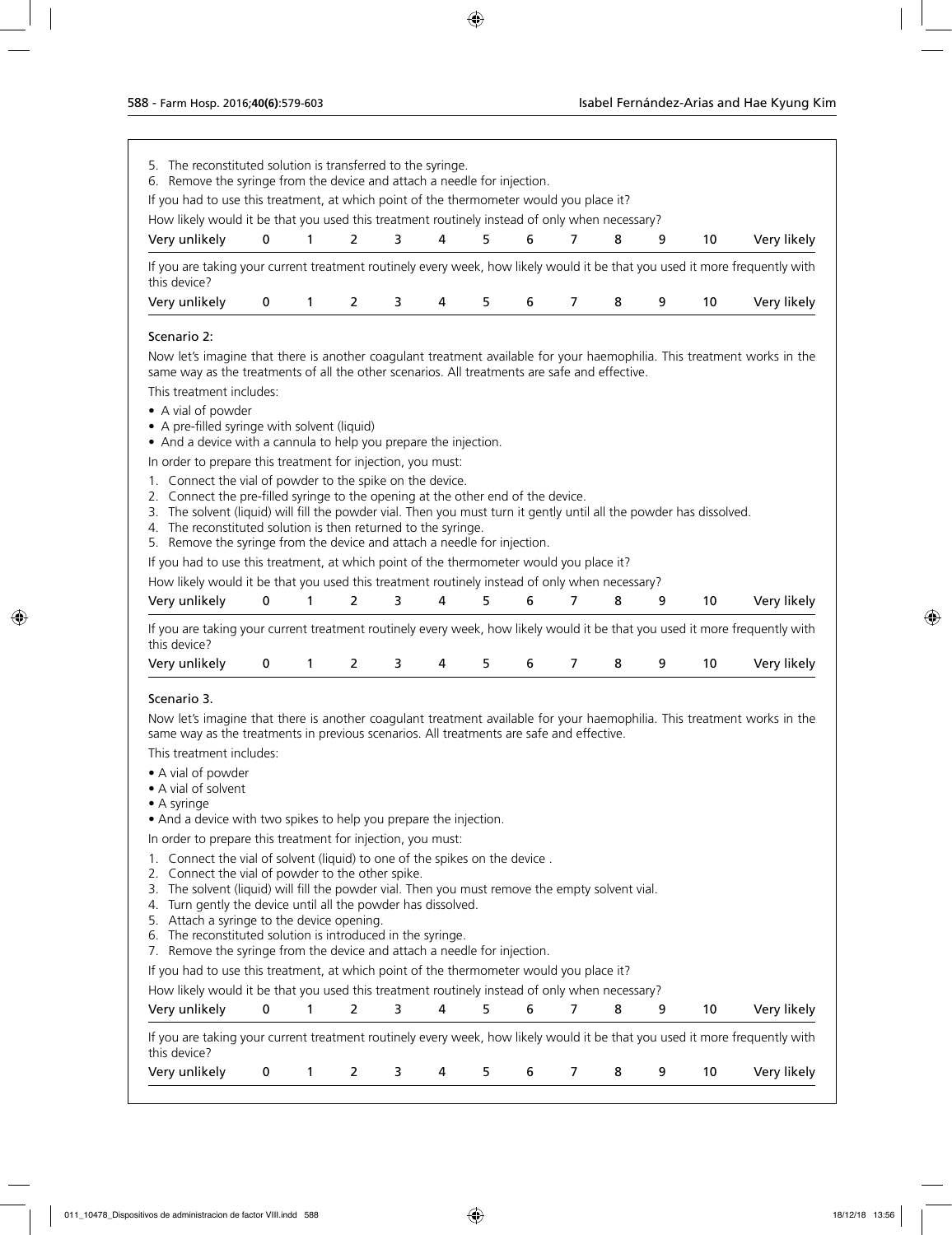### Scenario 4:

Now let's imagine that there is another coagulant treatment available for your haemophilia. This treatment works in the same way as the treatments in previous scenarios. All treatments are safe and effective.

This treatment includes:

- A vial of powder
- A vial of solvent (liquid)
- A two-sided needle
- A syringe
- And a filter needle.

In order to prepare this treatment for injection, you must:

- 1. Remove the protection cap from one end of the needle.
- 2. Insert the needle in the vial of solvent (liquid).
- 3. Remove the other protection cap.
- 4. Insert the needle in the vial of powder.
- 5. The vacuum will take the solvent to the powder vial.
- 6. Then remove the empty vial and the two-sided needle.
- 7. Attach a filter needle to the syringe.
- 8. Push the needle through the stopper of the vial.
- 9. The solution is transferred to the syringe.

10. Remove the filter needle and attach an injection needle for injecting.

| How likely would it be that you used this treatment routinely instead of only when necessary? |
|-----------------------------------------------------------------------------------------------|
|-----------------------------------------------------------------------------------------------|

| Very unlikely 0 1 2 3 4 5 6 7 8 9 10 Very likely                                                                         |  |  |  |  |  |  |
|--------------------------------------------------------------------------------------------------------------------------|--|--|--|--|--|--|
| If you are taking your current treatment routingly overweak, bowlikely would it he that you used it more frequently with |  |  |  |  |  |  |

If you are taking your current treatment routinely every week, how likely would it be that you used it more frequently with this device?

| Very<br>unlikelv |  |  |  |  |  | <br>10 <sup>o</sup><br>kelv<br>┄<br>$\sim$ |
|------------------|--|--|--|--|--|--------------------------------------------|
|                  |  |  |  |  |  |                                            |

### Scenario 5:

Finally, let's imagine that there is another coagulant treatment available for your haemophilia. This treatment works in the same way as the treatments in all other scenarios. All treatments are safe and effective.

This treatment includes:

• A pre-filled syringe with the powder and the solvent (liquid) in separate chambers inside the syringe.

In order to prepare this treatment for injection, you must:

- 1. Remove the seal of the upper side of the syringe and replace it by a special cap.
- 2. Press the syringe plunger upwards, so that the powder and the solvent get mixed.
- 3. Turn the syringe gently until all the powder is dissolved.
- 4. The syringe is then ready to be attached to the needle for injection.

If you had to use this treatment, at which point of the thermometer would you place it?

How likely would it be that you used this treatment routinely instead of only when necessary?

| Very unlikely                                                                                                                               | $\bf{0}$ | 1 2 3 4 5 6 7 8 9   |  |  |  | 10 | Very likely |
|---------------------------------------------------------------------------------------------------------------------------------------------|----------|---------------------|--|--|--|----|-------------|
| If you are taking your current treatment routinely every week, how likely would it be that you used it more frequently with<br>this device? |          |                     |  |  |  |    |             |
| Very unlikely                                                                                                                               |          | 0 1 2 3 4 5 6 7 8 9 |  |  |  | 10 | Very likely |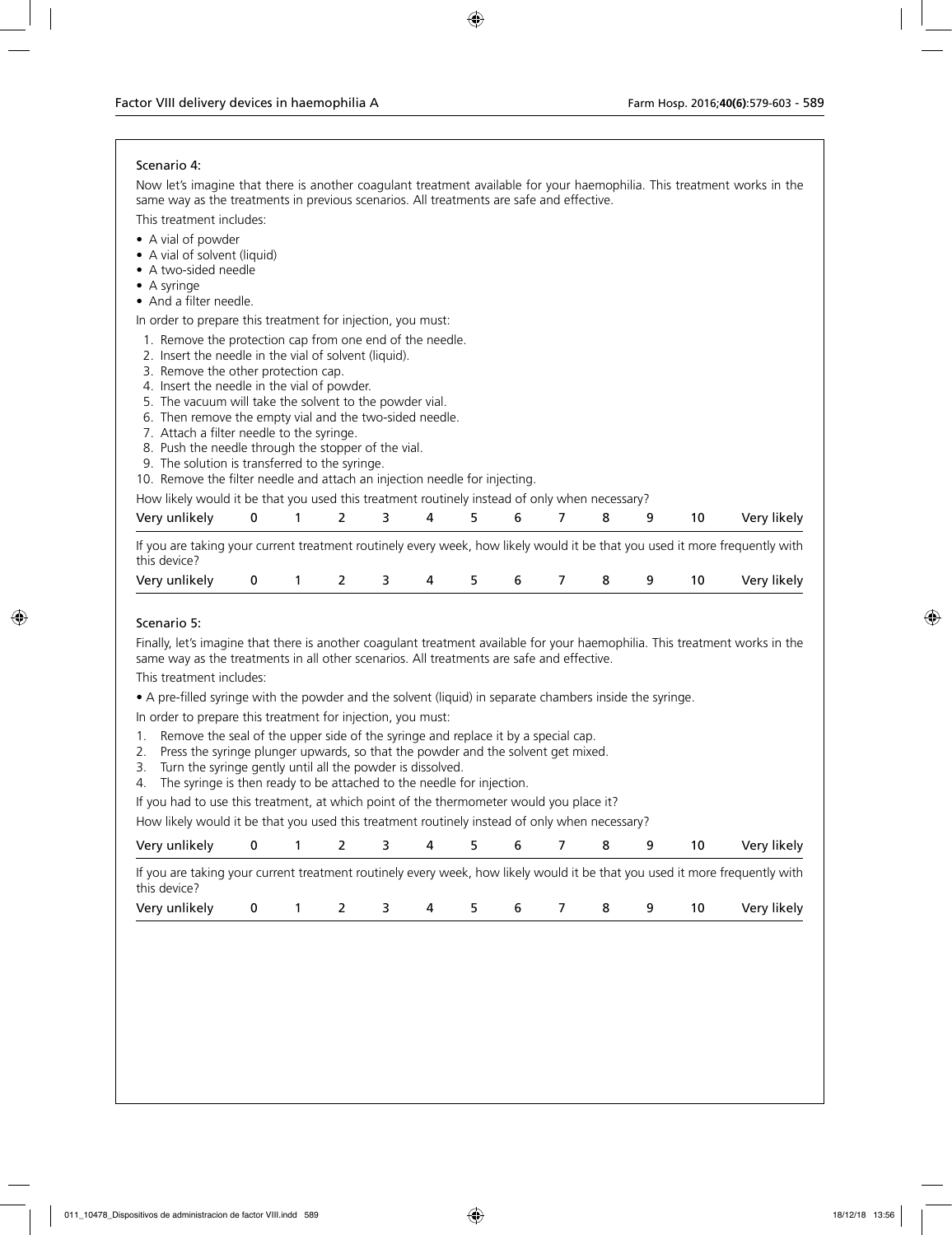## **Evaluation questionnaire FUSENGO test (Testing Session Sub-group)**

The objective of this questionnaire is to capture your points of view about the administration device for the treatment with coagulation factor that you have been trying. Please answer all questions.

### **Question 1: How long does it take to prepare the device for injection?**

Each time you test the device, please record the time it takes to get it ready for injection.

| <b>Test Number</b> | Time (in seconds) |
|--------------------|-------------------|
| 1 (practice test)  |                   |
|                    |                   |
|                    |                   |
|                    |                   |
|                    |                   |

### *For the following questions, please give a rating from 0 to 10, where 0 is "Not at all" and 10 "Extremely".*

| 1. How easy was it to prepare clotting factor treatment for injection using this device?   |             |   |                |   |   |    |   |                |   |   |    |                                                                                                                                |
|--------------------------------------------------------------------------------------------|-------------|---|----------------|---|---|----|---|----------------|---|---|----|--------------------------------------------------------------------------------------------------------------------------------|
| Not at all                                                                                 | $\mathbf 0$ | 1 | $\overline{2}$ | 3 | 4 | 5  | 6 | 7              | 8 | 9 | 10 | Extremely                                                                                                                      |
| 2. How easy was it to hold?                                                                |             |   |                |   |   |    |   |                |   |   |    |                                                                                                                                |
| Not at all                                                                                 | $\mathbf 0$ | 1 | 2              | 3 | 4 | 5  | 6 | $\overline{7}$ | 8 | 9 | 10 | Extremely                                                                                                                      |
| 3. How easy was it to push down the syringe plunger?                                       |             |   |                |   |   |    |   |                |   |   |    |                                                                                                                                |
| Not at all                                                                                 | $\Omega$    | 1 | 2              | 3 | 4 | 5  | 6 | 7              | 8 | 9 | 10 | Extremely                                                                                                                      |
| 4. How easy do you think it will be to store clotting factor treatments using this device? |             |   |                |   |   |    |   |                |   |   |    |                                                                                                                                |
| Not at all                                                                                 | $\mathbf 0$ | 1 | $\overline{2}$ | 3 | 4 | 5  | 6 | 7              | 8 | 9 | 10 | Extremely                                                                                                                      |
| clotting factor treatment device once you have used them?                                  |             |   |                |   |   |    |   |                |   |   |    | 5. How easy do you think it will be to get rid of the containers, syringes, needles, and everything that comes with this       |
| Not at all                                                                                 | $\mathbf 0$ | 1 | $\overline{2}$ | 3 | 4 | 5. | 6 | 7              | 8 | 9 | 10 | Extremely                                                                                                                      |
| 10 is "the most desirable"?                                                                |             |   |                |   |   |    |   |                |   |   |    | 6. Please can you give an overall rating for the device, using a scale from 0 to 100, where 0 is "the least desirable" and     |
| Least desirable                                                                            |             | 0 | 2<br>1         | 3 | 4 | 5  | 6 | 7              | 8 | 9 | 10 | Most desirable                                                                                                                 |
| than as when you needed it?                                                                |             |   |                |   |   |    |   |                |   |   |    | 7. If your clotting factor treatmentcame in a device like this, how likely would you be to use this treatment regularly rather |
| Very unlikely                                                                              | 0           | 1 | $\overline{2}$ | 3 | 4 | 5  | 6 | 7              | 8 | 9 | 10 | Very likely                                                                                                                    |
| it came in a device like this?                                                             |             |   |                |   |   |    |   |                |   |   |    | 8. If you are use your current clotting factor treatment regularly, how likely would you be to use treatment more often if     |
| Very unlikely                                                                              | 0           | 1 | 2              | 3 | 4 | 5  | 6 | 7              | 8 | 9 | 10 | Very likely                                                                                                                    |
|                                                                                            |             |   |                |   |   |    |   |                |   |   |    |                                                                                                                                |

*The following questions are about your current clotting factor treatment.*

9. On average, how long does it take you to prepare your clotting factor treatment for injection each time you use it?

minutes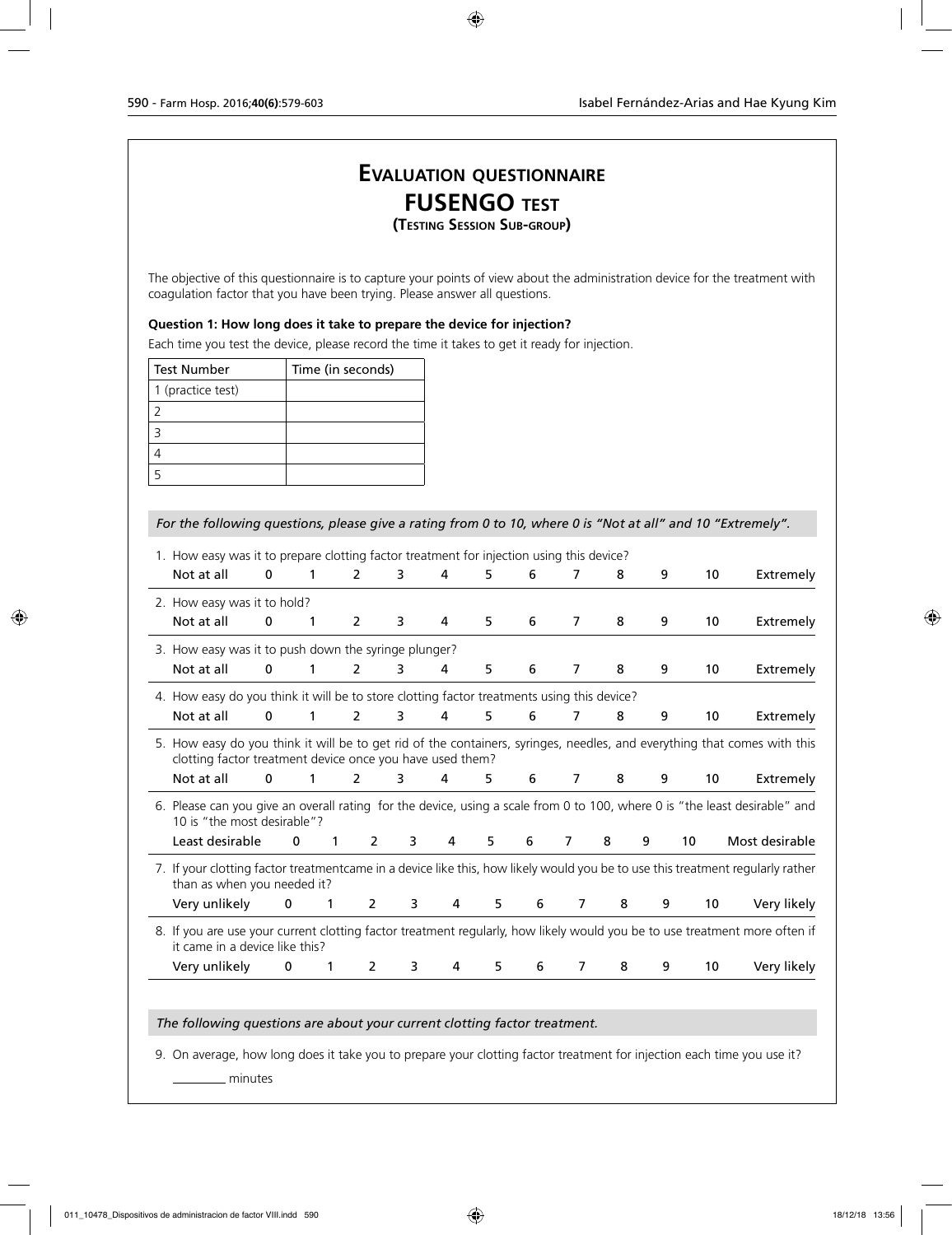| 10. How easy is it to prepare your current treatment with coagulation factor for injection?                                                                                                                                                                                                                                          |             |              |                |   |   |   |   |                |   |   |    |    |                |
|--------------------------------------------------------------------------------------------------------------------------------------------------------------------------------------------------------------------------------------------------------------------------------------------------------------------------------------|-------------|--------------|----------------|---|---|---|---|----------------|---|---|----|----|----------------|
| Not at all                                                                                                                                                                                                                                                                                                                           | $\mathbf 0$ | 1            | $\overline{2}$ | 3 | 4 | 5 | 6 | $\overline{7}$ | 8 | 9 |    | 10 | Extremely      |
| 11. How easy is it to hold?                                                                                                                                                                                                                                                                                                          |             |              |                |   |   |   |   |                |   |   |    |    |                |
| Not at all                                                                                                                                                                                                                                                                                                                           | $\mathbf 0$ | 1            | 2              | 3 | 4 | 5 | 6 | $\overline{7}$ | 8 | 9 |    | 10 | Extremely      |
| 12. How easy is it to push down the syringe plunger?                                                                                                                                                                                                                                                                                 |             |              |                |   |   |   |   |                |   |   |    |    |                |
| Not at all                                                                                                                                                                                                                                                                                                                           | $\mathbf 0$ | 1            | $\overline{2}$ | 3 | 4 | 5 | 6 | 7              | 8 | 9 |    | 10 | Extremely      |
| 13. How easy is it to store your clotting factor treatment?                                                                                                                                                                                                                                                                          |             |              |                |   |   |   |   |                |   |   |    |    |                |
| Not at all                                                                                                                                                                                                                                                                                                                           | $\mathbf 0$ | 1            | $\overline{2}$ | 3 | 4 | 5 | 6 | $\overline{7}$ | 8 | 9 |    | 10 | Extremely      |
| 14. How easy is it to get rid of the containers, syringes, needles, and everything that comes with your current clotting<br>factor treatment once you have used them?                                                                                                                                                                |             |              |                |   |   |   |   |                |   |   |    |    |                |
| Not at all                                                                                                                                                                                                                                                                                                                           | 0           | 1            | 2              | 3 | 4 | 5 | 6 | $\overline{7}$ | 8 | 9 |    | 10 | Extremely      |
| 15. Please can you give an overall score for your current clotting factor treatment, using a scale from 0 to 100, where 0 is                                                                                                                                                                                                         |             |              |                |   |   |   |   |                |   |   |    |    |                |
| "the least desirable" and 10 is "the most desirable"?                                                                                                                                                                                                                                                                                |             |              |                |   |   |   |   |                |   |   |    |    |                |
|                                                                                                                                                                                                                                                                                                                                      |             |              |                |   |   |   |   |                |   |   |    |    |                |
| Least desirable<br>Comparing the device you have just tested with your current clotting factor treatment:<br>16. Which system or device for preparing the clotting factor treatment for injection do you prefer?<br>$\Box$ The new device<br>$\Box$ The system or device you use with your current treatment<br>$\Box$ No preference | $\mathbf 0$ | $\mathbf{1}$ | $\overline{2}$ | 3 | 4 | 5 | 6 | 7              | 8 | 9 | 10 |    |                |
| 17. What are the reasons for your preference                                                                                                                                                                                                                                                                                         |             |              |                |   |   |   |   |                |   |   |    |    |                |
|                                                                                                                                                                                                                                                                                                                                      |             |              |                |   |   |   |   |                |   |   |    |    |                |
| Thank you for your time!                                                                                                                                                                                                                                                                                                             |             |              |                |   |   |   |   |                |   |   |    |    |                |
|                                                                                                                                                                                                                                                                                                                                      |             |              |                |   |   |   |   |                |   |   |    |    |                |
|                                                                                                                                                                                                                                                                                                                                      |             |              |                |   |   |   |   |                |   |   |    |    | Most desirable |
|                                                                                                                                                                                                                                                                                                                                      |             |              |                |   |   |   |   |                |   |   |    |    |                |
|                                                                                                                                                                                                                                                                                                                                      |             |              |                |   |   |   |   |                |   |   |    |    |                |
|                                                                                                                                                                                                                                                                                                                                      |             |              |                |   |   |   |   |                |   |   |    |    |                |
|                                                                                                                                                                                                                                                                                                                                      |             |              |                |   |   |   |   |                |   |   |    |    |                |
|                                                                                                                                                                                                                                                                                                                                      |             |              |                |   |   |   |   |                |   |   |    |    |                |
|                                                                                                                                                                                                                                                                                                                                      |             |              |                |   |   |   |   |                |   |   |    |    |                |
|                                                                                                                                                                                                                                                                                                                                      |             |              |                |   |   |   |   |                |   |   |    |    |                |
|                                                                                                                                                                                                                                                                                                                                      |             |              |                |   |   |   |   |                |   |   |    |    |                |
|                                                                                                                                                                                                                                                                                                                                      |             |              |                |   |   |   |   |                |   |   |    |    |                |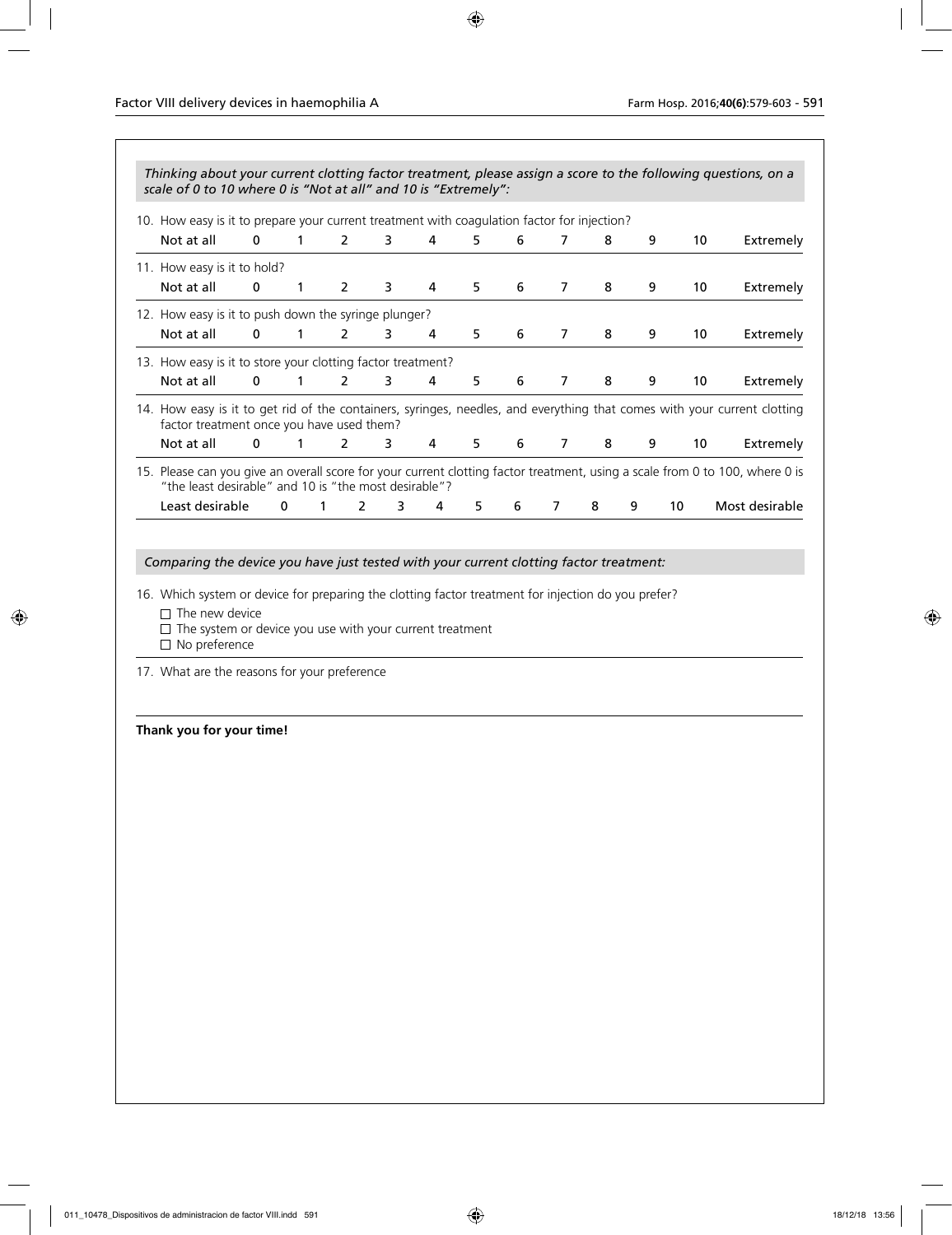## **Aportación a la literatura científica**

La autoadministración de Factor VIII intravenoso en los individuos con hemofilia requiere dedicar cierto tiempo a la preparación e infusión del factor. Los diversos factores disponibles en el mercado presentan una variedad de dispositivos. El objetivo de este estudio fue determinar las barreras percibidas y las opiniones de los adultos con hemofilia A en relación a su tratamiento y la profilaxis y las preferencias entre los dispositivos actualmente disponibles en el mercado.

## **Introducción**

En España hay unos 2000 individuos afectados de hemofilia A  $(HA)^{1,2}$  y el 60% de ellos siguen tratamiento de sustitución del factor VIII (FVIII) deficitario mediante infusión intravenosa, ya sea en régimen de profilaxis o a demanda<sup>3</sup>, siendo el tratamiento en profilaxis el que presenta mayor eficacia en la prevención de hemorragias espontáneas<sup>3</sup>. La eficacia del tratamiento viene determinada en parte por el grado de cumplimiento del mismo<sup>4,5</sup> y las motivaciones de los pacientes<sup>5,6</sup>, así como por las opiniones y expectativas sobre su enfermedad y tratamiento4-8. Además, cabe destacar la potencial influencia que presentan las dificultades que el tratamiento pueda presentar5,8, su comodidad de uso y el tiempo de preparación<sup>4-6</sup>. Recientemente se ha diseñado un dispositivo que consiste en una única jeringa con dos compartimentos que contienen el FVIII recombinante liofilizado y el disolvente para su reconstitución. En este trabajo se ha recogido la experiencia y opiniones de pacientes españoles adultos con HA respecto a su tratamiento y la jeringa de doble cámara (JDC), así como los factores que influyen en los patrones de uso y las posibles barreras en la adherencia. Un subgrupo participó en una sesión

práctica y realizó una encuesta de opinión tras realizar todos los pasos para la reconstitución del factor con la JDC (FuseNGo®, Pfizer S.L.U., Madrid).

## **Métodos**

Esta investigación transversal se llevó a cabo en cinco países (Alemania, Austria, España, Italia y Reino Unido)<sup>9</sup> y este artículo recoge los resultados de España. Al tratarse de una encuesta de opinión no se requirió evaluación por un Comité de Ética. Se siguieron los principios de la Declaración de Helsinki y la Ley Orgánica de Protección de Datos y todos los participantes otorgaron su consentimiento por escrito.

Participaron hombres de 18-65 años con HA que utilizaban regularmente un tratamiento de reemplazo de FVIII (en profilaxis o a demanda) y que habían usado su actual tratamiento≥20 veces. Se excluyeron aquellos que tuvieran alguna relación con la industria farmacéutica, sanitaria o con empresas de estudios de mercado, publicidad o autoridades regulatorias.

## **Procedimiento**

Los participantes, reclutados a través de 4 asociaciones de pacientes, completaron un cuestionario sobre su experiencia y preferencias respecto a los dispositivos existentes<sup>10</sup> (Anexo 1). Se exploró la preferencia respecto a cinco dispositivos descritos mediante dibujos pero no identificados (Figura 1), entre los cuales estaba la JDC.

Un subgrupo participó además en una sesión de prueba con la JDC, en la que se explicó su funcionamiento y se entregó a cada participante un dispositivo sin aguja y con componentes placebo (polvo y diluyente). Se cronometró en cuatro repeticiones el tiempo requerido para la



**Figura 1.** *Descripción de las cinco situaciones propuestas sobre métodos o dispositivos de tratamiento. Las imágenes 1-4 corresponden a dispositivos existentes en el mercado. La situación 5 representa el nuevo dispositivo de doble cámara.*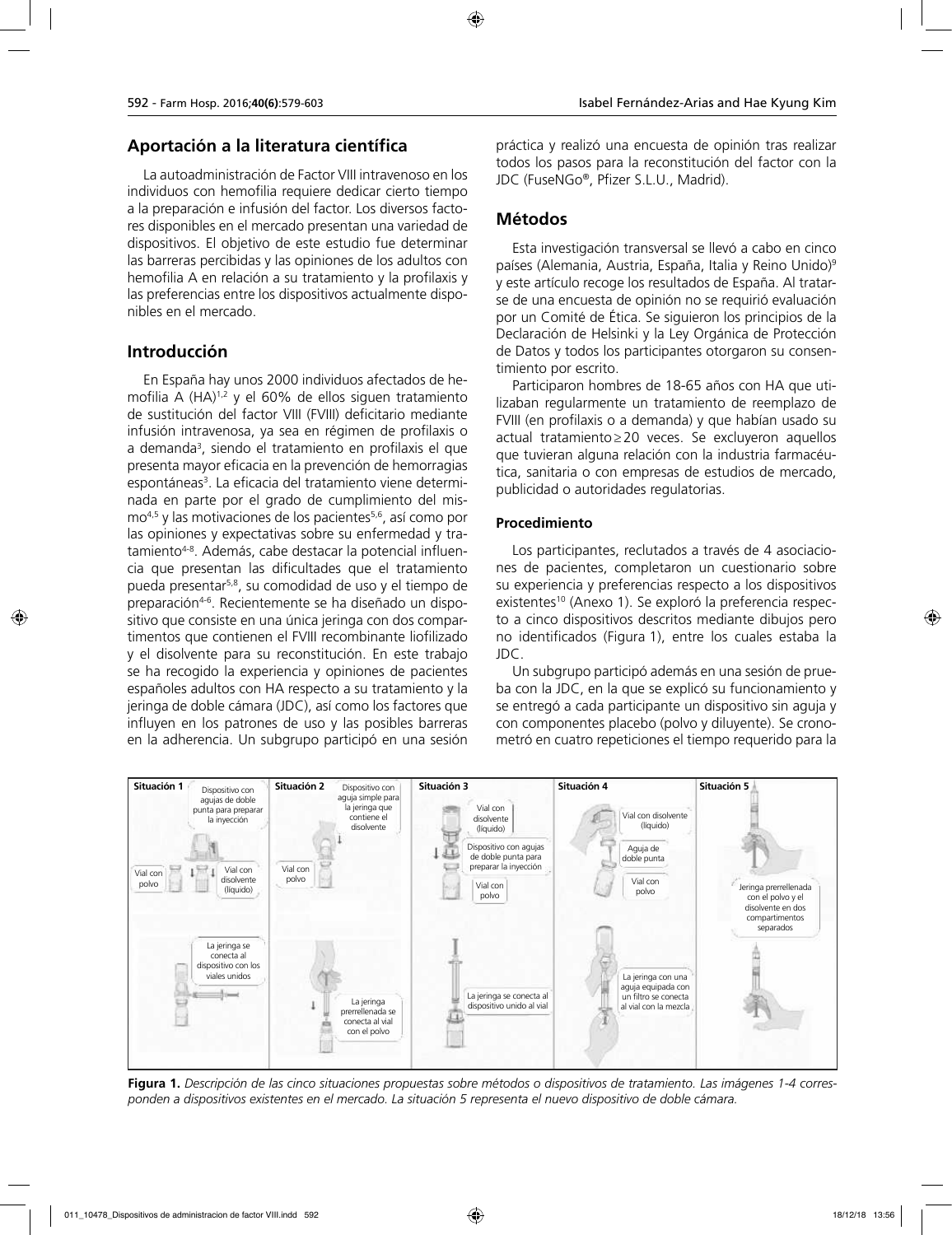reconstitución y los participantes rellenaron un cuestionario sobre uso y preferencia de dispositivos.

Para determinar las barreras para la adherencia, se realizaron preguntas basadas en los principios de la teoría del comportamiento planificado<sup>11</sup> (Anexo 1).

### **Análisis estadístico**

Se realizó estadística descriptiva de las respuestas a encuestas y análisis univariante y multivariante para identificar los factores relacionados con la adherencia. Los datos se analizaron con SPSS versión 19.0.

## **Resultados**

En España se reclutaron 74 pacientes (73%<40 años). El 50% seguía tratamiento en profilaxis (mediana 3 veces/semana, rango intercuartílico [RIC]=1); los factores usados y el régimen de tratamiento se describen en la figura 2. La mediana de tiempo con el tratamiento actual era de 7 años (RIC=17,25).

Los participantes manifestaron satisfacción media (medianas 4-6/10) con su tratamiento actual en relación a facilidad y tiempo de preparación, almacenamiento y eliminación de desechables, siendo la eficacia la característica mejor valorada (mediana 8). De los 5 dispositivos propuestos (Figura 1), el nº5 (la JDC) recibió puntuaciones significativamente superiores al resto (Figura 3A). Además, indicaron que elegirían la JDC para su uso en profilaxis antes que los otros (Figura 3B), incluso aumentando la frecuencia de administración (Figura 3C).

En la sesión de prueba (n=29), los asistentes necesitaron una mediana de 43 segundos (24.5-82.0, RIC=14.75 s) para la reconstitución del factor con la JDC, tiempo que se redujo significativamente con la práctica (p<0,001) y que era significativamente menor que el precisado con su dispositivo habitual (mediana 4 min; rango=1-15, RIC=3.75 min). El 62,1% (n=18) de

los pacientes prefirió la JDC y el 24,1% (n=7) prefirió su sistema actual.

Finalmente, se valoró la experiencia de vivir con hemofilia, incluyendo factores asociados a la adherencia. Se concluyó que el autotratamiento no era un problema pero que algunos pacientes temían la transmisión de enfermedades infecciosas (mediana 6), o la contaminación del factor durante la preparación (mediana 5). Para los pacientes en profilaxis, las opiniones de la pareja (100%) y del médico (81,1%) se revelaron como factores independientes que favorecen la adherencia. En un análisis de regresión logística multivariante, sólo la opinión del médico permaneció como factor asociado al cumplimiento de la profilaxis (OR=1,324; IC 95%=1,040-1,685; p=0,023).

## **Discusión**

En la actualidad, la profilaxis está establecida como el abordaje terapéutico más adecuado<sup>3</sup>, pero la adherencia al tratamiento supone una cuestión compleja en la que intervienen diversos factores que comprenden, entre otros, las expectativas del paciente, el tiempo de dedicación y su satisfacción<sup>3,5-8,12</sup>. Por lo tanto, es interesante determinar si facilitar la tarea a los pacientes con hemofilia puede suponer algún cambio en sus hábitos, así como explorar los motivos que les llevan a elegir su régimen de tratamiento. En consecuencia, en esta encuesta se exploró la experiencia práctica y la acogida de un dispositivo diseñado específicamente para simplificar la reconstitución del factor con seguridad y reducir el tiempo necesario para la administración.

Los participantes afirmaron estar medianamente satisfechos con su tratamiento actual, siendo la eficacia el aspecto mejor valorado. Sin embargo, los tiempos de preparación y administración eran relativamente largos. Al compararla con otros dispositivos actualmente disponibles, la JDC fue el método preferido tanto por pacientes en profilaxis como a demanda. Este resulta-



**Figura 2.** *Distribución del tipo de FVIII y régimen de tratamiento de los pacientes.*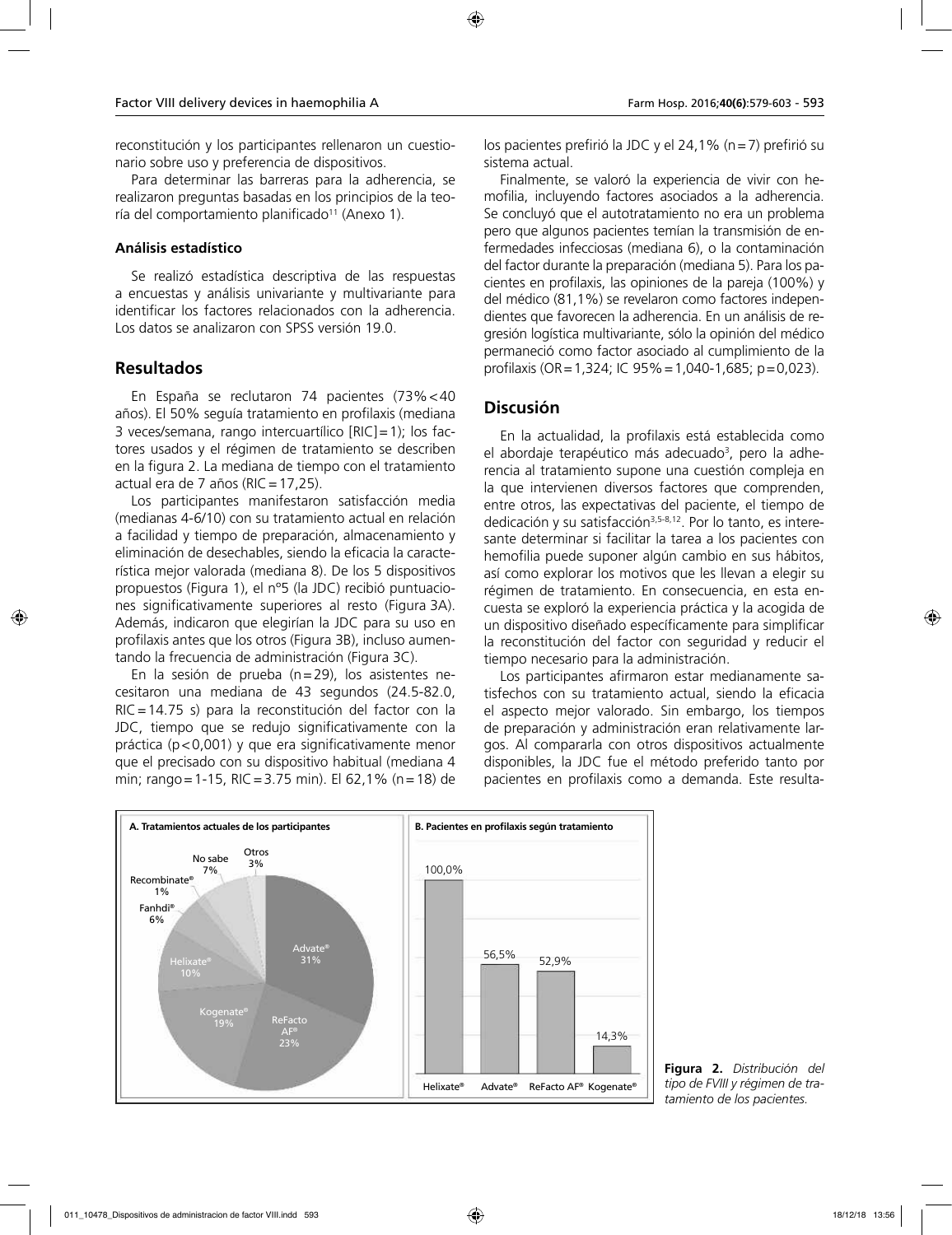

**Figura 3.** *A) Mediana (con rango intercuartílico [RIC]) de la preferencia de los pacientes sobre 5 tipos de dispositivos de tratamiento. El dispositivo 5 es la jeringa de doble cámara (JDC); B) Mediana (RIC) de la probabilidad de que los pacientes usen cada dispositivo para tratamiento profiláctico. Disp. 5 es la JDC; C) Mediana (RIC) de la probabilidad de que los pacientes aumenten la frecuencia de infusión de FVIII con cada dispositivo. Disp. 5 es la JDC.*

do se mantuvo en la línea general de la investigación internacional9 , si bien las valoraciones de los pacientes españoles para algunos dispositivos (entre ellos la JDC) fueron ligeramente inferiores a la mediana del análisis global9 . Un porcentaje mayor que el del análisis global afirmó preferir la JDC (62,5% vs. 57,1%)9 , pero también el porcentaje de pacientes satisfechos con su tratamiento actual era superior (25,5% vs. 24,1%)<sup>9</sup>. Es importante señalar que las encuestas en España se hicieron en un entorno neutral (sede de las asociaciones de pacientes) mientras que, en algunos de los otros países, los participantes respondieron a los profesionales que habitualmente les atendían, lo que pudo influir en algunas de las respuestas. Destaca que la JDC fue calificada como el sistema que con más probabilidad podría orientar los patrones de uso hacia la profilaxis aunque hubiera que aumentar la frecuencia de administración. La opinión favorable sobre estos dos aspectos fue además superior a la mediana internacional<sup>9</sup>. Resulta interesante que el tipo de dispositivo pueda fomentar la profilaxis entre los pacientes con HA4,13 y favorecer una frecuencia de uso apropiada para mantener la concentración de FVIII en sangre (hasta una vez al día según algunos estudios<sup>14</sup>). En todo caso, las encuestas revelaron que la influencia de terceros (como la pareja o el médico) tiene peso en los hábitos del paciente. En este sentido, los patrones de tratamiento y la adherencia estarían impulsados particularmente por la opinión del médico, lo cual es coherente con estudios que establecen la importancia de una buena relación con el médico en el éxito de la profilaxis15.

Las limitaciones de esta investigación están asociadas a la metodología. Los pacientes se reclutaron a través de sus asociaciones, por lo que la incorporación fue aleatoria y sólo se obtuvieron datos de las encuestas de aquellos que decidieron participar. Las sesiones presenciales en España fueron dirigidas por investigadores no vinculados a los centros participantes, con lo cual responder a un desconocido habría podido influir en las respuestas, aunque mínimamente. Habría sido apropiado realizar una prueba simultánea de tiempos de preparación con otros dispositivos, pero en todo caso, los participantes debían haber usado su tratamiento habitual un mínimo de 20 veces, por lo que su experiencia aportaba consistencia a sus respuestas. Por otro lado, hay que tener en cuenta la falta de experiencia previa con la JDC cuando realizaron las pruebas, en comparación con el dispositivo que utilizaban habitualmente.

En conclusión, los pacientes valoran positivamente que su tratamiento sea sencillo y rápido y manifiestan que estos aspectos podrían inclinarles hacia la profilaxis y buena adherencia. La satisfacción o facilidad de uso de sus dispositivos de tratamiento pueden influir, pero también la opinión de su médico tiene peso a la hora de seguir profilaxis. Los resultados de esta encuesta indican que la JDC podría favorecer la adherencia de los pacientes con HA y reducir las percepciones negativas sobre los compromisos que la profilaxis podría provocar en aquellos pacientes que cambiasen desde un tratamiento a demanda.

## **Declaración de conflictos de intereses**

Este proyecto fue financiado por Pfizer. Los autores son empleados de Pfizer, S.L.U.

### **Agradecimientos**

Los autores agradecen la colaboración de la Asociación Galega de Hemofilia (AGADHEMO), la Asociación de Hemofilia de la Comunidad de Madrid (ASHEMA-DRID), la Asociación de Hemofilia de la Comunidad Valenciana (ASHECOVA) y la Asociación Andaluza de Hemofilia (ASANHEMO) para la realización de este trabajo.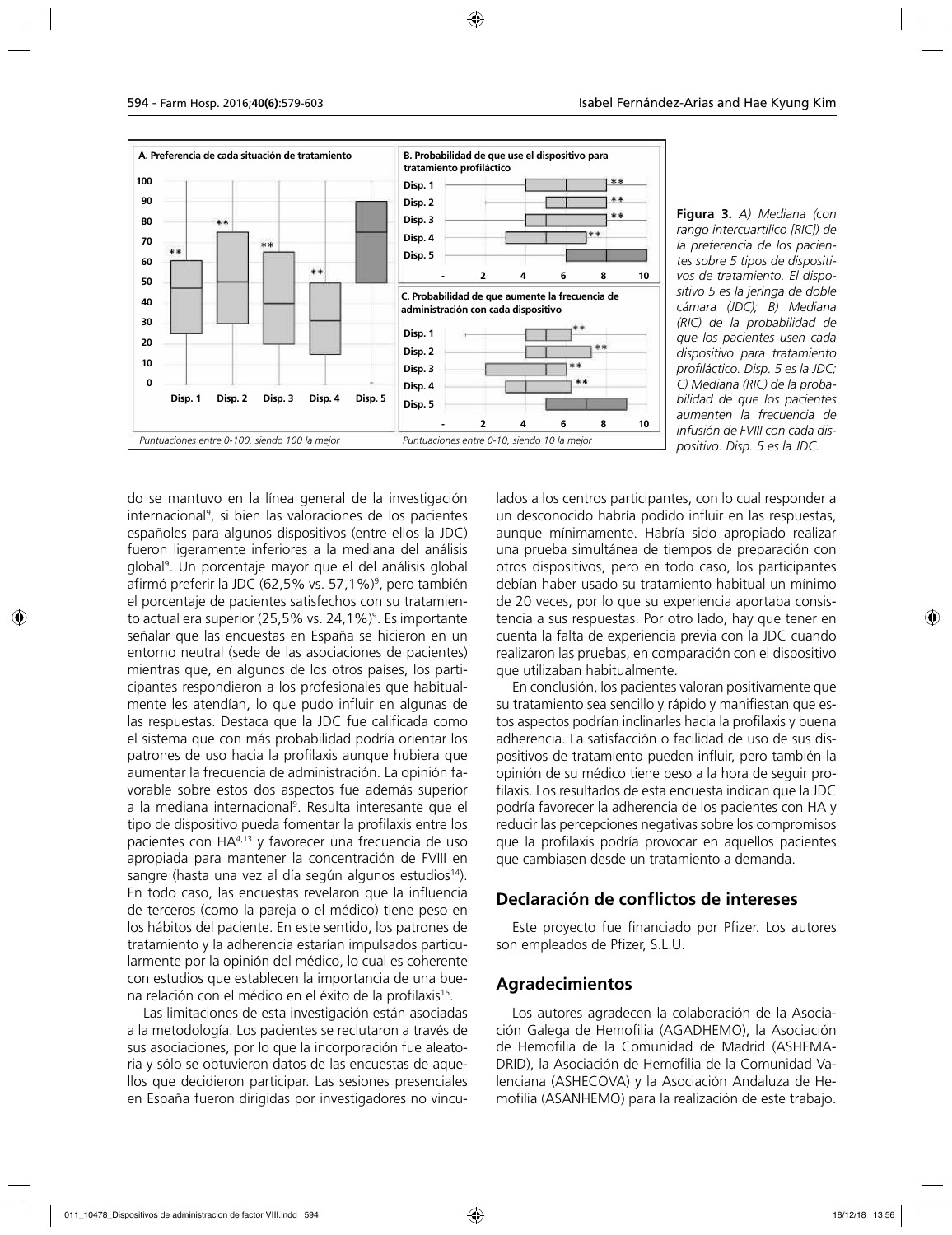## **Bibliografía**

- 1. Aznar JA, Abad-Franch L, Cortina VR, Marco P. The national registry of haemophilia A and B in Spain: results from a census of patients. *Haemophilia.* 2009;15(6):1327-30.
- 2. Aznar JA, Lucía F, Abad-Franch L, Jiménez-Yuste V, Pérez R, Batlle J, Balda I, *et al.* Haemophilia in Spain. *Haemophilia.* 2009;15(3):665- 75.
- 3. Treatment Guidelines Working Group of WFH. Guidelines for the Management of Haemophilia [Monografía en Internet]. 2.ª ed. Montreal: World Federation of Hemophilia; 2012 [Último acceso el 19 de enero de 2016]. Disponible en: www1.wfh.org/publications/ files/pdf-1472.pdf
- 4. Thornburg CD. Prophylactic factor infusions for patients with hemophilia: challenges with treatment adherence. *J Coagulation Disorders.* 2010;2:9-14.
- 5. Remor E. Predictors of treatment difficulties and satisfaction with haemophilia therapy in adult patients. *Haemophilia.* 2011;17(5):e901-5.
- 6. Hacker MR, Geraghty S, Manco-Johnson M. Barriers to compliance with prophylaxis therapy in haemophilia. *Haemophilia.*  2001;7(4):392-6.
- 7. Schrijvers LH, Uitslager N, Schuurmans MJ, Fischer K. Barriers and motivators of adherence to prophylactic treatment in haemophilia: a systematic review. *Haemophilia.* 2013;19(3):355-61.
- 8. Petrini P. Identifying and overcoming barriers to prophylaxis in the management of haemophilia. *Haemophilia.* 2007;13(Suppl 2):16- 22.
- 9. Cimino E, Linari S, Malerba M, Halimeh S, Biondo F, Westfeld M. Patient preference and ease of use for different coagulation factor VIII reconstitution device scenarios: a cross-sectional survey in five European countries. *Patient Prefer Adherence.* 2014;8:1713-20.
- 10. Teal S, Brohan E, Hettema Y, Humphrey L, Willgoss T, Hudgens S, *et al.* Development and psychometric evaluation of a novel tool for assessing patient perception and preference for haemophilia treatment (HaemoPREF). *Haemophilia.* 2014;20(5):666-73.
- 11. Ajzen I. The theory of planned behavior. *Organ Behav Hum Dec.*  1991;50(2):179-211.
- 12. Vidovic N, Musso R, Klamroth R, Enríquez MM, Achilles K. Postmarketing surveillance study of KOGENATE Bayer with Bio-Set in patients with haemophilia A: evaluation of patients' satisfaction after switch to the new reconstitution system. *Haemophilia.*  2010;16(1):66-71.
- 13. Musso R, Santoro R, Coppola A, Marcucci M, Sottilotta G, Targhetta R, *et al.* Patient preference for needleless factor VIII reconstitution device: the Italian experience. *Int J Gen Med.* 2010;3:203-8.
- 14. Collins PW, Björkman S, Fischer K, Blanchette V, Oh M, Schroth P, *et al.* Factor VIII requirement to maintain a target plasma level in the prophylactic treatment of severe hemophilia A: influences of variance in pharmacokinetics and treatment regimens. *J Thromb Haemost.* 2010;8(2):269-75.
- 15. Llewellyn CD, Miners AH, Lee CA, Harrington C, Weinman J. The illness perceptions and treatment beliefs of individuals with severe haemophilia and their role in adherence to home treatment. *Psychology & Health.* 2003;18(2):185-200.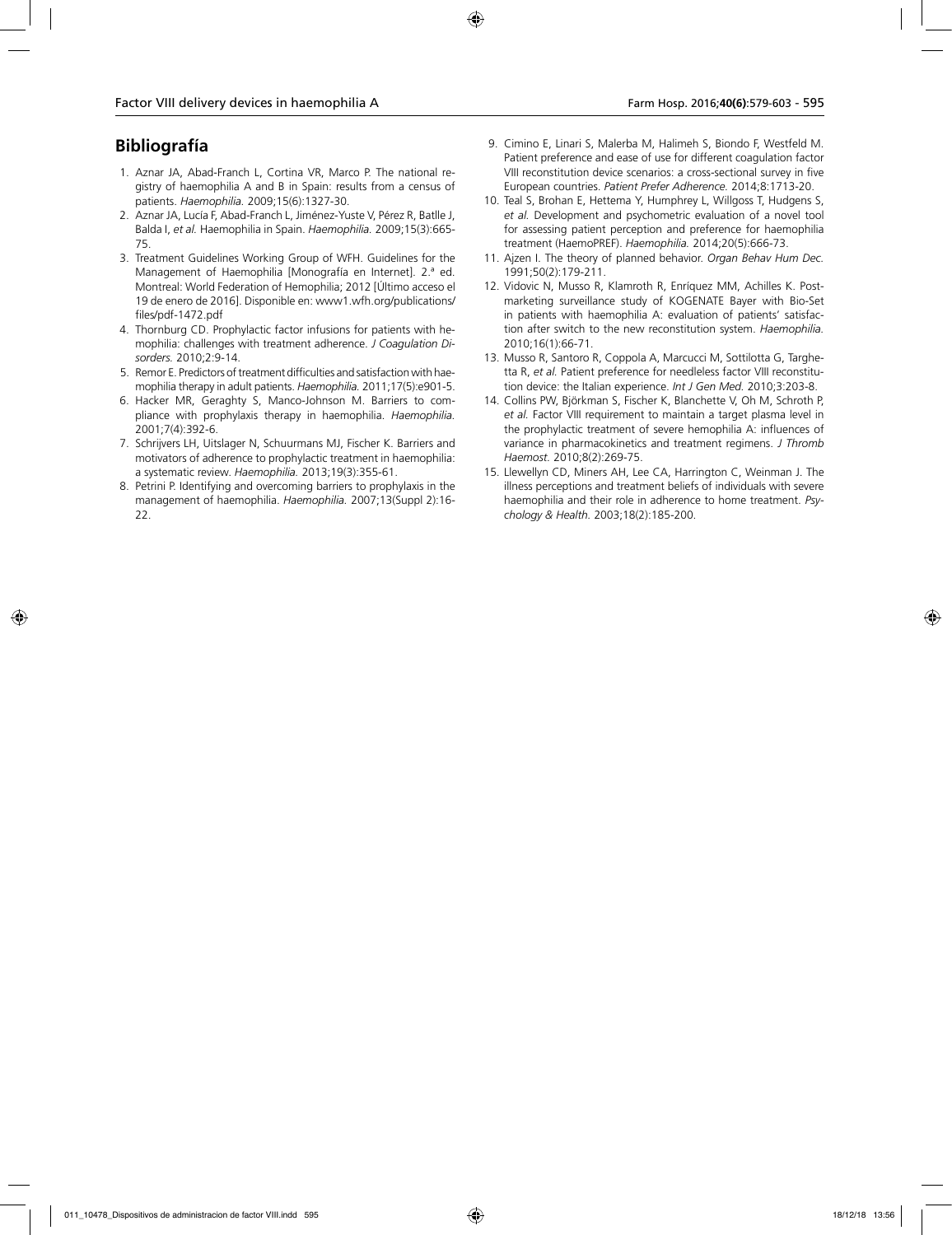|                                                                                                                                                                                               |             |   |                |   | <b>ANEXO1</b>                                                |   |   |                |   |    |    |                                                          |
|-----------------------------------------------------------------------------------------------------------------------------------------------------------------------------------------------|-------------|---|----------------|---|--------------------------------------------------------------|---|---|----------------|---|----|----|----------------------------------------------------------|
|                                                                                                                                                                                               |             |   |                |   | <b>CUESTIONARIO DE ENCUESTA</b><br>(TODOS LOS PARTICIPANTES) |   |   |                |   |    |    |                                                          |
| Las primeras preguntas se refieren a su hemofilia.                                                                                                                                            |             |   |                |   |                                                              |   |   |                |   |    |    |                                                          |
| 1. ¿Cuántos meses o años hace que se le diagnosticó su hemofilia?                                                                                                                             |             |   |                |   |                                                              |   |   |                |   |    |    |                                                          |
| Años<br>Meses                                                                                                                                                                                 |             |   |                |   |                                                              |   |   |                |   |    |    |                                                          |
| 2. ¿Cuántas hemorragias en articulaciones ha experimentado usted en los últimos 12 meses?                                                                                                     |             |   |                |   |                                                              |   |   |                |   |    |    |                                                          |
|                                                                                                                                                                                               |             |   |                |   |                                                              |   |   |                |   |    |    |                                                          |
| Escriba el número                                                                                                                                                                             |             |   |                |   |                                                              |   |   |                |   |    |    |                                                          |
| 3. En una escala de 0 a 10 en la que 0 es "Nada en absoluto" y 10 "Un dolor inimaginable": ¿En qué grado ha sufrido<br>dolores o molestias en las articulaciones esta última semana?          |             |   |                |   |                                                              |   |   |                |   |    |    |                                                          |
| Nada en absoluto                                                                                                                                                                              | 0           | 1 | 2              | 3 | 4<br>5.                                                      | 6 | 7 | 8              | 9 | 10 |    | Un dolor inimaginable                                    |
| 1. ¿Cuál es el nombre del tratamiento con factor de coagulación que utiliza usted actualmente?                                                                                                |             |   |                |   |                                                              |   |   |                |   |    |    |                                                          |
| 2. Usted utiliza su tratamiento con factor de coagulación                                                                                                                                     |             |   |                |   |                                                              |   |   |                |   |    |    |                                                          |
|                                                                                                                                                                                               |             |   |                |   |                                                              |   |   | Sí / No        |   |    |    |                                                          |
| a. Solo cuando es necesario, cuando tiene una hemorragia                                                                                                                                      |             |   |                |   |                                                              |   |   | Sí / No        |   |    |    |                                                          |
| b. De manera habitual todas las semanas, tenga o no hemorragias<br>Si ha respondido "Sí" a la opción (b): ¿cuántas veces a la semana lo utiliza por término medio?                            |             |   |                |   |                                                              |   |   |                |   |    |    |                                                          |
|                                                                                                                                                                                               |             |   |                |   |                                                              |   |   |                |   |    |    |                                                          |
|                                                                                                                                                                                               |             |   |                |   |                                                              |   |   |                |   |    |    |                                                          |
| Las preguntas siguientes se refieren al tratamiento con factor de coagulación que utiliza en este momento.                                                                                    |             |   |                |   |                                                              |   |   |                |   |    |    |                                                          |
| Para cada pregunta, dé una calificación entre 0 y 10 donde 0 es "Nada en absoluto" y 10 "Enormemente".                                                                                        |             |   |                |   |                                                              |   |   |                |   |    |    |                                                          |
| 3. ¿Hasta qué punto le resulta fácil preparar su tratamiento con factor de coagulación para inyectárselo?                                                                                     |             |   |                |   |                                                              |   |   |                |   |    |    |                                                          |
| Nada en absoluto                                                                                                                                                                              | $\mathbf 0$ | 1 | 2              | 3 | 4                                                            | 5 | 6 | 7              | 8 | 9  | 10 |                                                          |
| 4. ¿Hasta qué punto le resulta fácil almacenar su tratamiento con factor de coagulación?                                                                                                      |             |   |                |   |                                                              |   |   |                |   |    |    |                                                          |
| Nada en absoluto                                                                                                                                                                              | $\mathbf 0$ | 1 | 2              | 3 | 4                                                            | 5 | 6 | 7              | 8 | 9  | 10 |                                                          |
| 5. ¿Hasta qué punto le resulta fácil deshacerse de los envases, las jeringas, las agujas y todo lo que viene con su tratamien-<br>to con factor de coagulación después de haberlos utilizado? |             |   |                |   |                                                              |   |   |                |   |    |    |                                                          |
| Nada en absoluto                                                                                                                                                                              | $\mathbf 0$ | 1 | $\overline{2}$ | 3 | 4                                                            | 5 | 6 | 7              | 8 | 9  | 10 |                                                          |
| 6. ¿Hasta qué punto le resulta un proceso largo tratarse con su tratamiento con factor de coagulación?                                                                                        |             |   |                |   |                                                              |   |   |                |   |    |    |                                                          |
| Nada en absoluto                                                                                                                                                                              | $\mathbf 0$ | 1 | $\overline{2}$ | 3 | 4                                                            | 5 | 6 | $\overline{7}$ | 8 | 9  | 10 | Enormemente<br>Enormemente<br>Enormemente<br>Enormemente |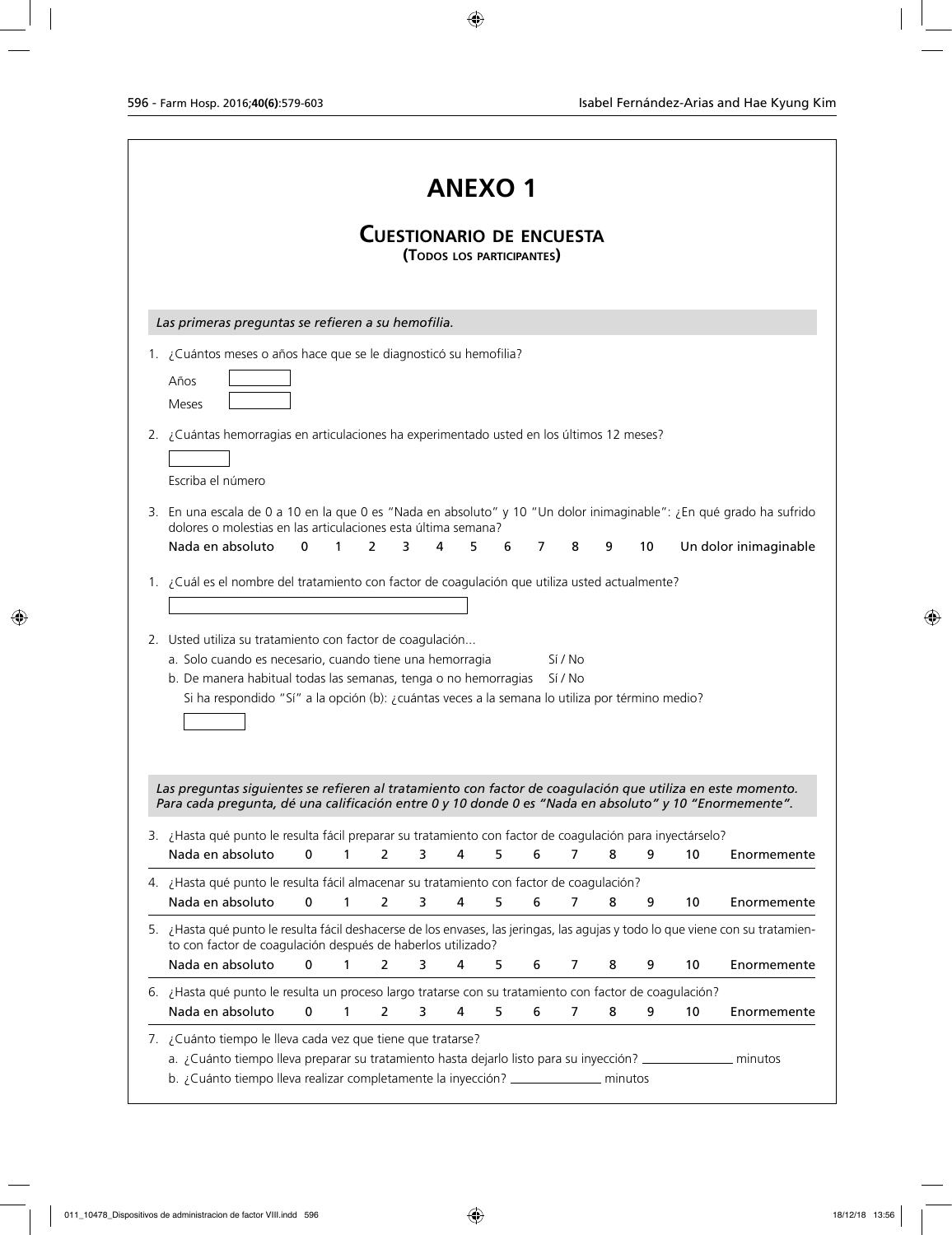| Dé una calificación entre 0 y 10 donde 0 es "Nada en absoluto" y 10 "Enormemente".                                                                                                                                                                                   |              |                |                |   |         |   |                |                |   |    |                 |                   |
|----------------------------------------------------------------------------------------------------------------------------------------------------------------------------------------------------------------------------------------------------------------------|--------------|----------------|----------------|---|---------|---|----------------|----------------|---|----|-----------------|-------------------|
| 8. ¿Hasta qué punto considera que su tratamiento con factor de coagulación es eficaz?                                                                                                                                                                                |              |                |                |   |         |   |                |                |   |    |                 |                   |
| Nada en absoluto                                                                                                                                                                                                                                                     | $\mathbf{0}$ | $\mathbf{1}$   | $\overline{2}$ | 3 | 4       | 5 | 6              | 7              | 8 | 9  | 10              | Enormemente       |
| Dé una calificación entre 0 y 10 donde 0 es "Nunca" y 10 "Muy a menudo".                                                                                                                                                                                             |              |                |                |   |         |   |                |                |   |    |                 |                   |
| 9. ¿Con qué frecuencia se pincha accidentalmente con la aguja de su tratamiento con factor de coagulación en la mano<br>u otra parte del cuerpo?                                                                                                                     |              |                |                |   |         |   |                |                |   |    |                 |                   |
| $\mathbf 0$<br>Nunca                                                                                                                                                                                                                                                 | $\mathbf{1}$ | $\overline{2}$ | 3              | 4 | 5       | 6 | $\overline{7}$ | 8              | 9 |    | 10              | Muy a menudo      |
| 10. ¿Con qué frecuencia le resulta difícil encontrar una vena en la que inyectar su tratamiento con factor de coagulación?                                                                                                                                           |              |                |                |   |         |   |                |                |   |    |                 |                   |
| Nunca<br>0                                                                                                                                                                                                                                                           | 1            | $\overline{2}$ | 3              | 4 | 5       | 6 | 7              | 8              | 9 |    | 10              | Muy a menudo      |
| actividades. Para cada pregunta, dé una calificación entre 0 y 10 donde 0 es "Nada en absoluto" y 10<br>"Muchísimo".<br>11. ¿En qué medida afecta su tratamiento con factor de coagulación a la frecuencia o el destino de sus viajes por vacacio-<br>nes o trabajo? |              |                |                |   |         |   |                |                |   |    |                 |                   |
| Nada en absoluto                                                                                                                                                                                                                                                     | $\mathbf 0$  | $\mathbf{1}$   | 2              | 3 | 4       | 5 | 6              | 7              | 8 | 9  | 10              | Muchísimo         |
| 12. ¿En qué medida afecta su tratamiento con factor de coagulación a sus actividades diarias, incluido el trabajo o los<br>estudios?                                                                                                                                 |              |                |                |   |         |   |                |                |   |    |                 |                   |
| Nada en absoluto                                                                                                                                                                                                                                                     | $\mathbf 0$  | $\mathbf{1}$   | $\overline{2}$ | 3 | 4       | 5 | 6              | 7              | 8 | 9  | 10              | Muchísimo         |
| 13. ¿En qué medida afecta su tratamiento con factor de coagulación a sus relaciones personales?                                                                                                                                                                      |              |                |                |   |         |   |                |                |   |    |                 |                   |
| Nada en absoluto                                                                                                                                                                                                                                                     | 0            | 1              | $\overline{2}$ | 3 | 4       | 5 | 6              | 7              | 8 | 9  | 10              | Muchísimo         |
| 14. ¿En qué medida afecta su tratamiento con factor de coagulación a sus actividades sociales o de ocio?<br>Nada en absoluto                                                                                                                                         | $\mathbf{0}$ | $\mathbf{1}$   | $\overline{2}$ | 3 | 4       | 5 | 6              | $\overline{7}$ | 8 | 9  | 10 <sup>°</sup> | Muchísimo         |
| 15. ¿En qué medida siente que su tratamiento con factor de coagulación es un enemigo en lugar de un amigo?                                                                                                                                                           |              |                |                |   |         |   |                |                |   |    |                 |                   |
| Nada en absoluto                                                                                                                                                                                                                                                     | 0            | 1              | 2              | 3 | 4       | 5 | 6              | 7              | 8 | 9  | 10              | Muchísimo         |
| Para cada una de las afirmaciones siguientes, dé una calificación entre 0 y 10 donde 0 es "Muy de acuerdo",<br>y 10 "Muy en desacuerdo".                                                                                                                             |              |                |                |   |         |   |                |                |   |    |                 |                   |
| 16. Puedo manejar mi hemofilia sin necesidad de utilizar mi tratamiento con factor de coagulación de manera habitual<br>Muy de acuerdo                                                                                                                               | 0            | 1              | 2              | 3 | 4<br>5  | 6 | 7              | 8              | 9 | 10 |                 | Muy en desacuerdo |
| 17. Solo necesito utilizar mi tratamiento con factor de coagulación cuando tengo una hemorragia                                                                                                                                                                      |              |                |                |   |         |   |                |                |   |    |                 |                   |
| Muy de acuerdo                                                                                                                                                                                                                                                       | 0            | 1              | 2              | 3 | 4<br>5  | 6 | $\overline{7}$ | 8              | 9 | 10 |                 | Muy en desacuerdo |
| 18. Los efectos secundarios del tratamiento con factor de coagulación pueden ser peores que los propios problemas de la<br>hemorragia                                                                                                                                |              |                |                |   |         |   |                |                |   |    |                 |                   |
| Muy de acuerdo                                                                                                                                                                                                                                                       | 0            | 1              | 2              | 3 | 4<br>5. | 6 | 7              | 8              | 9 | 10 |                 | Muy en desacuerdo |
| 19. El uso habitual de los tratamientos con factor de coagulación es necesario para prevenir lesiones a largo plazo en las<br>articulaciones                                                                                                                         |              |                |                |   |         |   |                |                |   |    |                 |                   |
|                                                                                                                                                                                                                                                                      |              |                |                |   |         |   |                |                |   |    |                 |                   |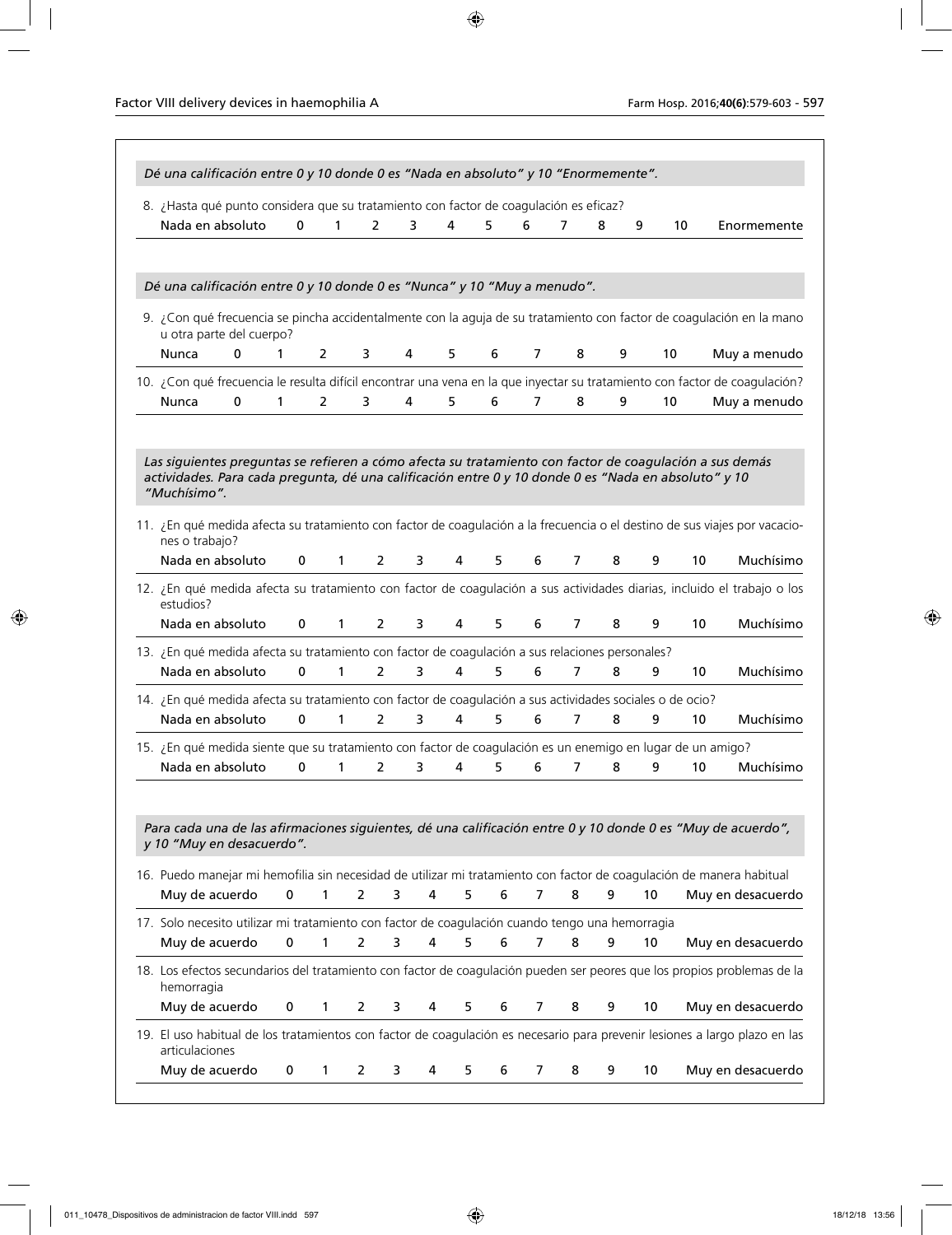| Muy de acuerdo                                                                                                                                                                                              | $\bf{0}$    | 1            | $\overline{2}$ | 3 | 4    | 5           | 6    | 7              | 8    | 9    | 10 | Muy en desacuerdo                                                                                                            |
|-------------------------------------------------------------------------------------------------------------------------------------------------------------------------------------------------------------|-------------|--------------|----------------|---|------|-------------|------|----------------|------|------|----|------------------------------------------------------------------------------------------------------------------------------|
|                                                                                                                                                                                                             |             |              |                |   |      |             |      |                |      |      |    | 21. Hoy en día, no hay riesgo de que los tratamientos con factor de coagulación puedan transmitir otras enfermedades         |
| Muy de acuerdo                                                                                                                                                                                              | $\mathbf 0$ | 1            | $\overline{2}$ | 3 | 4    | 5           | 6    | 7              | 8    | 9    | 10 | Muy en desacuerdo                                                                                                            |
| inyección                                                                                                                                                                                                   |             |              |                |   |      |             |      |                |      |      |    | 22. Existe el riesgo de que los tratamientos con factor de coagulación puedan contaminarse mientras se preparan para su      |
| Muy de acuerdo                                                                                                                                                                                              | 0           | 1            | 2              | 3 | 4    | 5           | 6    | 7              | 8    | 9    | 10 | Muy en desacuerdo                                                                                                            |
|                                                                                                                                                                                                             |             |              |                |   |      |             |      |                |      |      |    | 23. Si se utilizan con frecuencia, los tratamientos con factor de coagulación pueden perder su eficacia y dejar de funcionar |
| Muy de acuerdo                                                                                                                                                                                              | $\mathbf 0$ | 1            | $\overline{2}$ | 3 | 4    | 5           | 6    | 7              | 8    | 9    | 10 | Muy en desacuerdo                                                                                                            |
| 24. Las inyecciones me producen ansiedad                                                                                                                                                                    |             |              |                |   |      |             |      |                |      |      |    |                                                                                                                              |
| Muy de acuerdo                                                                                                                                                                                              | $\mathbf 0$ | 1            | $\overline{2}$ | 3 | 4    | 5           | 6    | 7              | 8    | 9    | 10 | Muy en desacuerdo                                                                                                            |
| 25. No me gusta tener que inyectarme yo mismo/a                                                                                                                                                             |             |              |                |   |      |             |      |                |      |      |    |                                                                                                                              |
| Muy de acuerdo                                                                                                                                                                                              | 0           | 1            | 2              | 3 | 4    | 5           | 6    | 7              | 8    | 9    | 10 | Muy en desacuerdo                                                                                                            |
|                                                                                                                                                                                                             |             |              |                |   |      |             |      |                |      |      |    | 26. Mi cónyuge o pareja cree que debería utilizar mi tratamiento con factor de coagulación de manera habitual y no solo      |
| cuando tengo una hemorragia                                                                                                                                                                                 |             |              |                |   |      |             |      |                |      |      |    |                                                                                                                              |
| Muy de acuerdo                                                                                                                                                                                              | $\mathbf 0$ | 1            | $\overline{2}$ | 3 | 4    | 5           | 6    | 7              | 8    | 9    | 10 | Muy en desacuerdo                                                                                                            |
|                                                                                                                                                                                                             |             |              |                |   |      |             |      |                |      |      |    | 27. Mi médico/a no vería bien que yo utilizara mi tratamiento con factor de coagulación solo cuando tuviera una hemorragia   |
| Muy de acuerdo                                                                                                                                                                                              | $\mathbf 0$ | 1            | 2              | 3 | 4    | 5           | 6    | 7              | 8    | 9    | 10 | Muy en desacuerdo                                                                                                            |
| una hemorragia                                                                                                                                                                                              |             |              |                |   |      |             |      |                |      |      |    | 28. Otras personas con hemofilia que conozco utilizan el tratamiento con factor de coagulación solamente cuando tienen       |
| Muy de acuerdo                                                                                                                                                                                              | 0           | $\mathbf{1}$ | 2              | 3 | 4    | 5           | 6    | $\overline{7}$ | 8    | 9    | 10 | Muy en desacuerdo                                                                                                            |
| en lugar de solo cuando sea necesario                                                                                                                                                                       |             |              |                |   |      |             |      |                |      |      |    | 29. Imagino que empezaré a utilizar/continuaré utilizando mi tratamiento con factor de coagulación de manera habitual        |
| Muy de acuerdo                                                                                                                                                                                              | $\mathbf 0$ | $\mathbf{1}$ | $\overline{2}$ | 3 | 4    | 5           | 6    | $\overline{7}$ | 8    | 9    | 10 | Muy en desacuerdo                                                                                                            |
| de solo cuando sea necesario                                                                                                                                                                                |             |              |                |   |      |             |      |                |      |      |    | 30. Quiero empezar a utilizar/continuar utilizando mi tratamiento con factor de coagulación de manera habitual en lugar      |
| Muy de acuerdo                                                                                                                                                                                              | 0           | $\mathbf{1}$ | $\overline{2}$ | 3 | 4    | 5           | 6    | 7              | 8    | 9    | 10 | Muy en desacuerdo                                                                                                            |
| tual en lugar de solo cuando sea necesario                                                                                                                                                                  |             |              |                |   |      |             |      |                |      |      |    | 31. Tengo intención de empezar a utilizar/continuar utilizando mi tratamiento con factor de coagulación de manera habi-      |
| Muy de acuerdo                                                                                                                                                                                              | 0           | 1            | 2              | 3 | 4    | 5           | 6    | 7              | 8    | 9    | 10 | Muy en desacuerdo                                                                                                            |
|                                                                                                                                                                                                             |             |              |                |   |      |             |      |                |      |      |    |                                                                                                                              |
| Con respecto a las próximas afirmaciones, díganos qué importancia le da a cada una de ellas en una escala<br>de menos 3 a más 3 donde menos 3 es "Muy poco importante" y más 3 es "Enormemente importante". |             |              |                |   |      |             |      |                |      |      |    |                                                                                                                              |
| 32. Prevenir lesiones a largo plazo en mis articulaciones es:                                                                                                                                               |             |              |                |   |      |             |      |                |      |      |    |                                                                                                                              |
| Muy poco importante                                                                                                                                                                                         |             | -3           | -2             |   | -1   | 0           | $+1$ |                | $+2$ | +3   |    | Enormemente importante                                                                                                       |
| 33. Reducir las probabilidades de hemorragias inesperadas es:                                                                                                                                               |             |              |                |   |      |             |      |                |      |      |    |                                                                                                                              |
| Muy poco importante                                                                                                                                                                                         |             | $-3$         | $-2$           |   | $-1$ | 0           | $+1$ |                | +2   | $+3$ |    | Enormemente importante                                                                                                       |
| 34. Evitar el contagio de otras enfermedades a través de mi tratamiento con factor de coagulación es:                                                                                                       |             |              |                |   |      |             |      |                |      |      |    |                                                                                                                              |
| Muy poco importante                                                                                                                                                                                         |             | -3           | $-2$           |   | $-1$ | 0           | $+1$ |                | $+2$ | $+3$ |    | Enormemente importante                                                                                                       |
|                                                                                                                                                                                                             |             |              |                |   |      |             |      |                |      |      |    |                                                                                                                              |
| 35. Evitar la contaminación de mi tratamiento con factor de coagulación cuando lo preparo para su inyección es:                                                                                             |             |              |                |   |      |             |      |                |      |      |    |                                                                                                                              |
| Muy poco importante                                                                                                                                                                                         |             | -3           | -2             |   | $-1$ | $\mathbf 0$ | $+1$ |                | $+2$ | $+3$ |    | Enormemente importante                                                                                                       |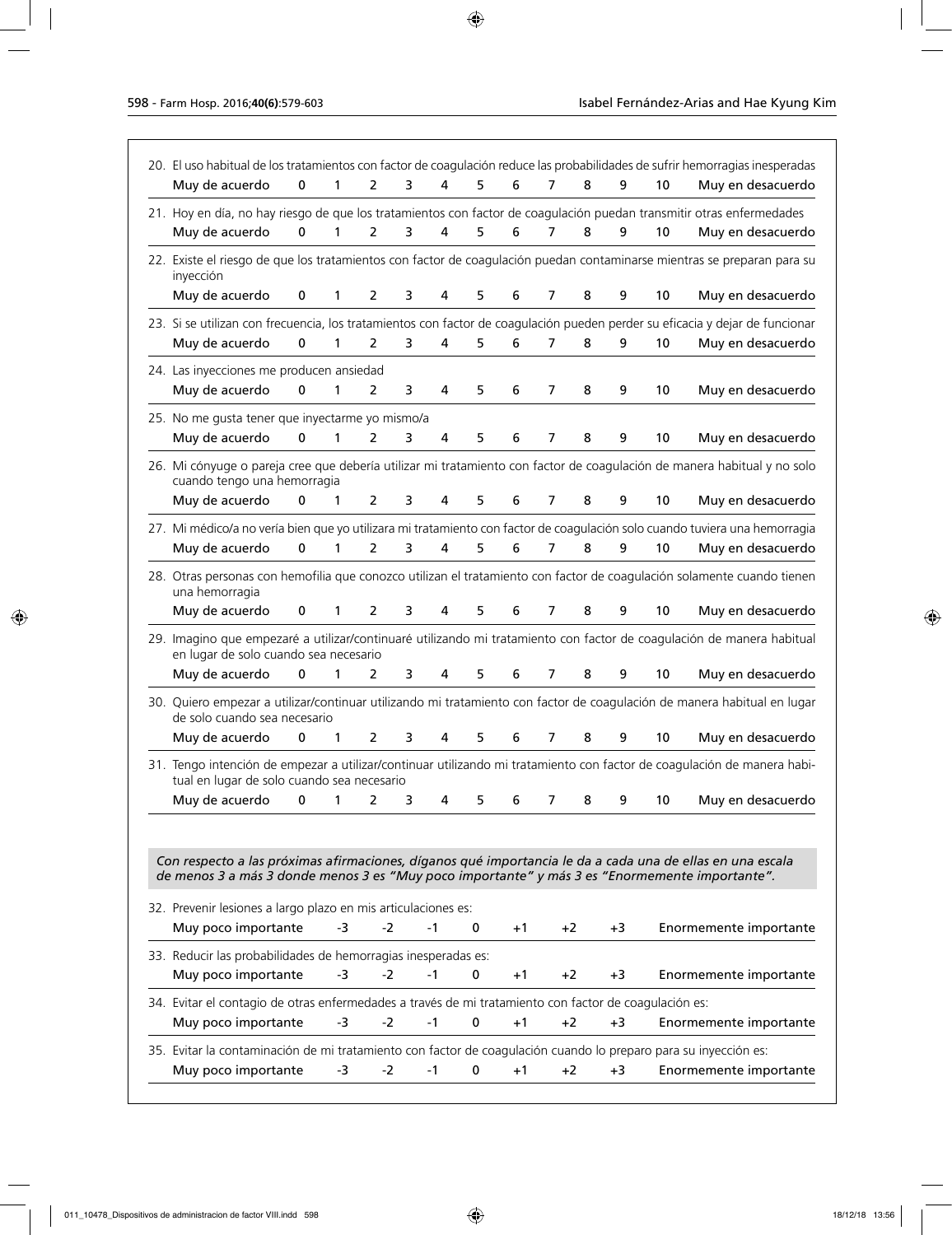| 36. Evitar que mi tratamiento con factor de coagulación pierda su eficacia con el tiempo es:           |  |      |      |      |              |      |      |      |                                                                                                                                                                                                        |
|--------------------------------------------------------------------------------------------------------|--|------|------|------|--------------|------|------|------|--------------------------------------------------------------------------------------------------------------------------------------------------------------------------------------------------------|
| Muy poco importante                                                                                    |  | $-3$ | $-2$ | $-1$ | $\mathbf 0$  | $+1$ | $+2$ | $+3$ | Enormemente importante                                                                                                                                                                                 |
| 37. Evitar los efectos secundarios del tratamiento con factor de coagulación es:                       |  |      |      |      |              |      |      |      |                                                                                                                                                                                                        |
| Muy poco importante                                                                                    |  | -3   | $-2$ | $-1$ | $\mathbf 0$  | $+1$ | $+2$ | $+3$ | Enormemente importante                                                                                                                                                                                 |
|                                                                                                        |  |      |      |      |              |      |      |      | 38. Para mí, la opinión de mi cónyuge o pareja sobre cómo uso mi tratamiento con factor de coagulación es:                                                                                             |
| Muy poco importante                                                                                    |  | $-3$ | $-2$ | $-1$ | $\mathbf{0}$ | $+1$ | $+2$ | $+3$ | Enormemente importante                                                                                                                                                                                 |
| 39. Lo que mi médico/a piense sobre cómo se debe utilizar el tratamiento con factor de coagulación es: |  |      |      |      |              |      |      |      |                                                                                                                                                                                                        |
| Muy poco importante                                                                                    |  | -3   | $-2$ | $-1$ | 0            | $+1$ | $+2$ | $+3$ | Enormemente importante                                                                                                                                                                                 |
| 40. Llevar mi tratamiento de la misma manera que otras personas con hemofilia llevan el suyo es:       |  |      |      |      |              |      |      |      |                                                                                                                                                                                                        |
| Muy poco importante                                                                                    |  | $-3$ | $-2$ | $-1$ | $\mathbf 0$  | $+1$ | $+2$ | $+3$ | Enormemente importante                                                                                                                                                                                 |
|                                                                                                        |  |      |      |      |              |      |      |      | En las próximas preguntas, díganos qué probabilidades habría de que usted empezara a utilizar o<br>continuara utilizando su tratamiento con factor de coagulación de manera habitual (en lugar de solo |
| "Más probable":                                                                                        |  |      |      |      |              |      |      |      | cuando sea necesario) en una escala de menos 3 a más 3 donde menos 3 es "Menos probable" y más 3 es                                                                                                    |
| 41. Ser capaz de manejar mi hemofilia sin necesidad de recurrir a un tratamiento habitual hace:        |  |      |      |      |              |      |      |      |                                                                                                                                                                                                        |
| Menos probable $-3$ $-2$ $-1$ 0 $+1$ $+2$ $+3$                                                         |  |      |      |      |              |      |      |      | Más probable que empiece a utilizar o continúe utilizando mi<br>tratamiento con factor de coagulación de manera habitual                                                                               |
| 42. La ansiedad que me crean las inyecciones hace:                                                     |  |      |      |      |              |      |      |      |                                                                                                                                                                                                        |
| Menos probable $-3$ $-2$ $-1$ 0 $+1$ $+2$ $+3$                                                         |  |      |      |      |              |      |      |      | Más probable que empiece a utilizar o continúe utilizando mi<br>tratamiento con factor de coagulación de manera habitual                                                                               |
| 43. Necesitar el tratamiento con factor de coagulación solo cuando tengo una hemorragia hace:          |  |      |      |      |              |      |      |      |                                                                                                                                                                                                        |

### **Pregunta 44**

Esta pregunta está concebida para medir su opinión sobre distintos tratamientos con factor de coagulación. Vamos a utilizar una escala de 0 a 100, similar a la de un termómetro, donde 0 es lo menos deseable y 100 lo más deseable.

Usted deberá indicar en qué punto de la escala situaría su hemofilia y los distintos tratamientos con factor de coagulación.

El punto elegido dependerá de dónde cree que encajan en la escala de 0 a 100. Por ejemplo:

- Si se le pidiera que situara su comida favorita en el termómetro de 0 a 100, la situaría en el 100: el extremo más deseable porque es lo que a usted más le gusta.
- Su comida menos favorita la situaría en el 0, el extremo menos deseable.

### Su trastorno: Hemofilia

Teniendo en cuenta todas las maneras en las que se ve afectado/a por su hemofilia, ¿en qué punto del termómetro situaría su hemofilia?

*Todas las descripciones de tratamientos coagulantes que se van a exponer en los escenarios siguientes son breves resúmenes de los distintos tratamientos que se concentran en la preparación del tratamiento para su inyección.*

### Escenario 1:

Imagine que hay un tratamiento con factor de coagulación disponible para su hemofilia. Todos los tratamientos son seguros y eficaces.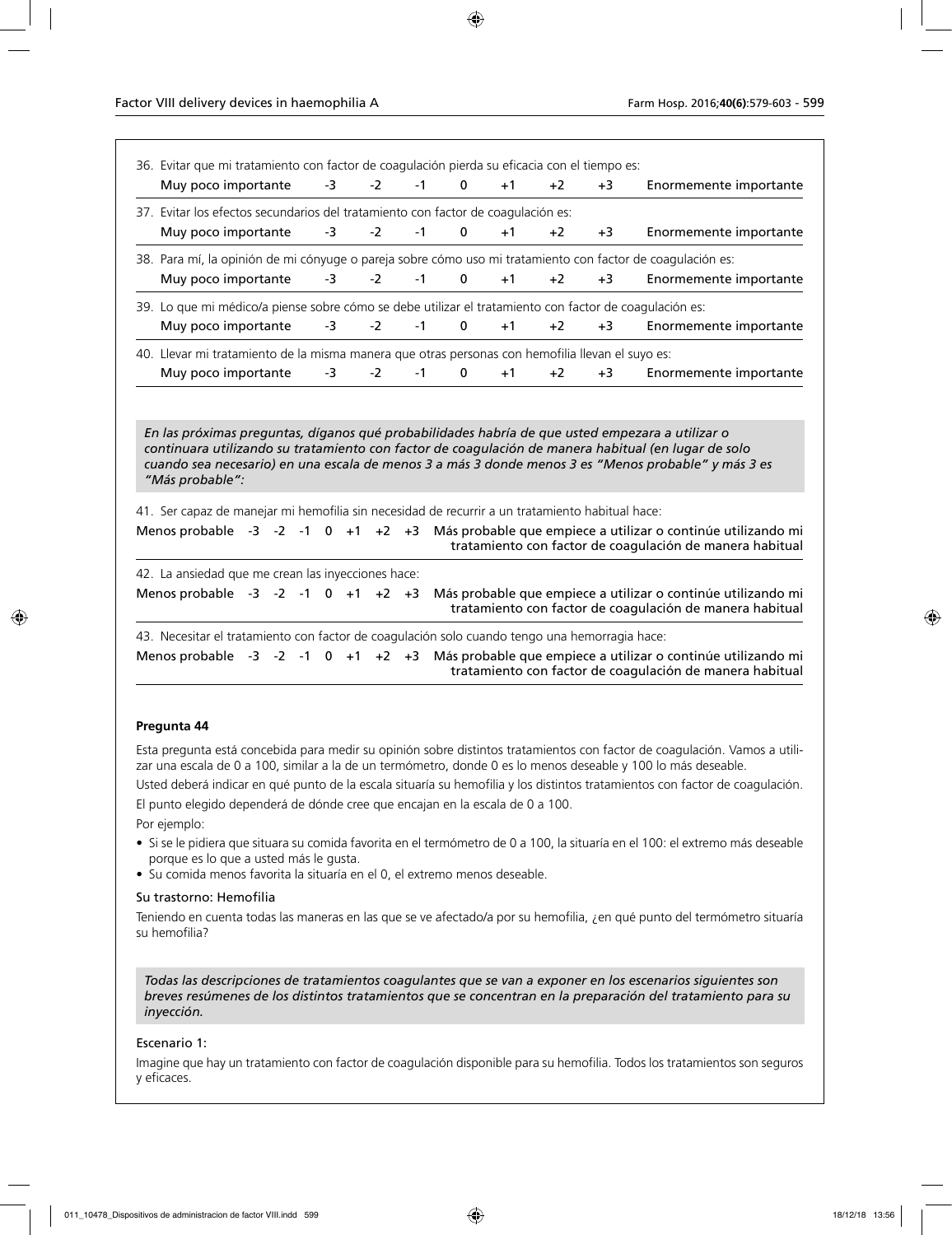Este tratamiento contiene:

- un vial de polvo
- un vial de disolvente (líquido)
- una jeringa

• y un dispositivo con cánulas para ayudarle a preparar la inyección

Para preparar este tratamiento para inyección, usted tiene que:

- 1. Conectar el vial de disolvente en una de las cánulas del dispositivo.
- 2. Luego conectar el vial de polvo en la otra cánula del dispositivo. El contenido de ambos viales se mezcla.
- 3. Girarlo entonces suavemente hasta que se haya disuelto todo el polvo.
- 4. Retirar el capuchón del dispositivo y acoplar una jeringa.
- 5. La solución reconstituida se transfiere a la jeringa.
- 6. Retirar la jeringa del dispositivo y acoplar una aguja para la inyección.

Si usted tuviera que utilizar este tratamiento, ¿en qué punto del termómetro lo situaría?

| ¿Qué probabilidades habría de que usted utilizara este tratamiento de manera habitual en lugar de solo cuando sea necesario?                           |  |  |  |  |  |              |
|--------------------------------------------------------------------------------------------------------------------------------------------------------|--|--|--|--|--|--------------|
| Muy improbable 0 1 2 3 4 5 6 7 8 9                                                                                                                     |  |  |  |  |  | Muy probable |
| Si usted utiliza su tratamiento actual habitualmente cada semana, ¿qué probabilidades habría de que lo utilizara más a<br>menudo con este dispositivo? |  |  |  |  |  |              |
| Muy improbable 0 1 2 3 4 5 6 7 8 9                                                                                                                     |  |  |  |  |  | Muy probable |

### Escenario 2:

Imaginemos ahora que hay otro tratamiento coagulante disponible para su hemofilia. Este tratamiento funciona igual que los tratamientos de todos los demás escenarios. Todos los tratamientos son seguros y eficaces.

Este tratamiento contiene:

- un vial de polvo
- una jeringa precargada con disolvente (líquido)
- y un dispositivo con una cánula para ayudarle a preparar la inyección

Para preparar este tratamiento para su inyección, tiene que:

- 1. Conectar el vial de polvo a la cánula del dispositivo.
- 2. Conectar la jeringa precargada a la abertura del otro lado del dispositivo.
- 3. El disolvente (líquido) llena el vial de polvo. Girarlo entonces suavemente hasta que se haya disuelto todo el polvo.
- 4. La solución reconstituida se hace volver entonces a la jeringa.
- 5. Retirar la jeringa del dispositivo y acoplarle una aguja para la inyección.
- Si tuviera que utilizar este tratamiento, ¿en qué punto del termómetro lo situaría?

¿Qué probabilidades habría de que usted utilizara este tratamiento de manera habitual en lugar de solo cuando sea necesario?

| Muy improbable                                                                                                                                         | 0 1 2 3 4 5 6 7 |  |  |  | 89 | 10 | Muy probable |
|--------------------------------------------------------------------------------------------------------------------------------------------------------|-----------------|--|--|--|----|----|--------------|
| Si usted utiliza su tratamiento actual habitualmente cada semana, ¿qué probabilidades habría de que lo utilizara más a<br>menudo con este dispositivo? |                 |  |  |  |    |    |              |
| Muy improbable 0 1 2 3 4 5 6 7 8 9                                                                                                                     |                 |  |  |  |    | 10 | Muy probable |

### Escenario 3.

Imaginemos ahora que hay otro tratamiento coagulante disponible para su hemofilia. Este tratamiento funciona igual que los de los escenarios previos. Todos los tratamientos son seguros y eficaces.

Este tratamiento contiene:

- un vial de polvo
- un vial de disolvente
- una jeringa
- y un dispositivo con dos cánulas para ayudarle a preparar la inyección

Para preparar este tratamiento para su inyección, usted tiene que:

- 1. Conectar el vial de disolvente (líquido) a una de las cánulas del dispositivo.
- 2. Conectar el vial de polvo a la otra cánula.
- 3. El disolvente (líquido) llena el vial de polvo. Usted tiene entonces que retirar el vial de disolvente vacío.
- 4. Girar suavemente el dispositivo hasta que se haya disuelto todo el polvo.
- 5. Acoplar una jeringa al orificio del dispositivo.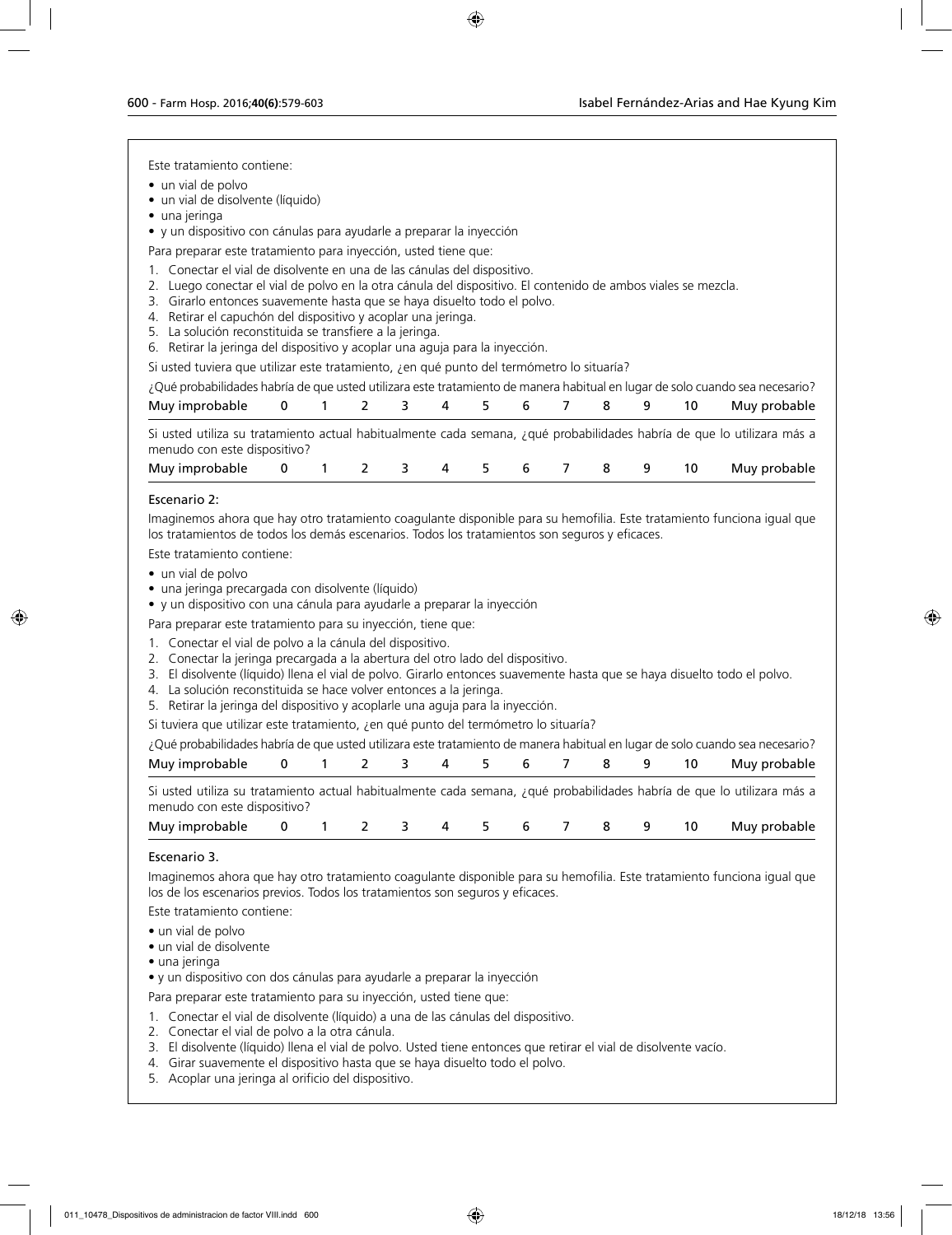| 7. Retirar la jeringa del dispositivo y acoplarle una aguja para la inyección.                                                                                                                          | 6. La solución reconstituida se introduce en la jeringa. |              |                |   |   |    |   |                |   |   |    |              |
|---------------------------------------------------------------------------------------------------------------------------------------------------------------------------------------------------------|----------------------------------------------------------|--------------|----------------|---|---|----|---|----------------|---|---|----|--------------|
| Si usted tuviera que utilizar este tratamiento, ¿en qué punto del termómetro lo situaría?                                                                                                               |                                                          |              |                |   |   |    |   |                |   |   |    |              |
| ¿Qué probabilidades habría de que usted utilizara este tratamiento de manera habitual en lugar de solo cuando sea necesario?<br>Muy improbable                                                          | 0                                                        | $\mathbf{1}$ | $\overline{2}$ | 3 | 4 | 5  | 6 | $\overline{7}$ | 8 | 9 | 10 | Muy probable |
| Si usted utiliza su tratamiento actual habitualmente cada semana, ¿qué probabilidades habría de que lo utilizara más a                                                                                  |                                                          |              |                |   |   |    |   |                |   |   |    |              |
| menudo con este dispositivo?<br>Muy improbable                                                                                                                                                          | 0                                                        | 1            | 2              | 3 | 4 | 5  | 6 | 7              | 8 | 9 | 10 | Muy probable |
|                                                                                                                                                                                                         |                                                          |              |                |   |   |    |   |                |   |   |    |              |
| Escenario 4:                                                                                                                                                                                            |                                                          |              |                |   |   |    |   |                |   |   |    |              |
| Imaginemos ahora que hay otro tratamiento coagulante disponible para su hemofilia. Este tratamiento funciona igual que<br>los de los escenarios previos. Todos los tratamientos son seguros y eficaces. |                                                          |              |                |   |   |    |   |                |   |   |    |              |
| Este tratamiento contiene:                                                                                                                                                                              |                                                          |              |                |   |   |    |   |                |   |   |    |              |
| • un vial de polvo                                                                                                                                                                                      |                                                          |              |                |   |   |    |   |                |   |   |    |              |
| · un vial de disolvente (líquido)                                                                                                                                                                       |                                                          |              |                |   |   |    |   |                |   |   |    |              |
| · una aguja de doble punta<br>• una jeringa                                                                                                                                                             |                                                          |              |                |   |   |    |   |                |   |   |    |              |
| • y una aguja filtro                                                                                                                                                                                    |                                                          |              |                |   |   |    |   |                |   |   |    |              |
| Para preparar este tratamiento para su inyección, usted tiene que:                                                                                                                                      |                                                          |              |                |   |   |    |   |                |   |   |    |              |
| 1. Retirar el capuchón protector de un extremo de la aguja.                                                                                                                                             |                                                          |              |                |   |   |    |   |                |   |   |    |              |
| 2. Insertar la aguja en el vial de disolvente (líquido).<br>3. Retirar el otro capuchón protector.                                                                                                      |                                                          |              |                |   |   |    |   |                |   |   |    |              |
| 4. Insertar la aguja en el vial de polvo.                                                                                                                                                               |                                                          |              |                |   |   |    |   |                |   |   |    |              |
| 5. El vacío llevará el disolvente hacia el vial de polvo.                                                                                                                                               |                                                          |              |                |   |   |    |   |                |   |   |    |              |
| 6. Retirar entonces el vial vacío y la aguja de doble punta.<br>7. Acoplar una aguja filtro a la jeringa.                                                                                               |                                                          |              |                |   |   |    |   |                |   |   |    |              |
| 8. Atravesar con la aguja el tapón del vial.                                                                                                                                                            |                                                          |              |                |   |   |    |   |                |   |   |    |              |
| 9. La solución se transfiere así al interior de la jeringa.                                                                                                                                             |                                                          |              |                |   |   |    |   |                |   |   |    |              |
| 10. Retirar la aguja filtro y acoplar una aguja de inyección para la inyección.                                                                                                                         |                                                          |              |                |   |   |    |   |                |   |   |    |              |
| ¿Qué probabilidades habría de que usted utilizara este tratamiento de manera habitual en lugar de solo cuando sea necesario?<br>Muy improbable                                                          | 0                                                        |              |                |   |   |    |   |                |   |   |    |              |
|                                                                                                                                                                                                         |                                                          | $\mathbf{1}$ | $\overline{2}$ | 3 | 4 | 5. | 6 | $\overline{7}$ | 8 | 9 | 10 | Muy probable |
|                                                                                                                                                                                                         |                                                          |              |                |   |   |    |   |                |   |   |    |              |
| Si usted utiliza su tratamiento actual habitualmente cada semana, ¿qué probabilidades habría de que lo utilizara más a<br>menudo con este dispositivo?                                                  |                                                          |              |                |   |   |    |   |                |   |   |    |              |
| Muy improbable                                                                                                                                                                                          | 0                                                        | 1            | 2              | 3 | 4 | 5  | 6 | 7              | 8 | 9 | 10 | Muy probable |
| Escenario 5:                                                                                                                                                                                            |                                                          |              |                |   |   |    |   |                |   |   |    |              |
| Finalmente, imaginemos ahora que hay otro tratamiento coagulante disponible para su hemofilia. Este tratamiento funcio-                                                                                 |                                                          |              |                |   |   |    |   |                |   |   |    |              |
| na igual que los de los demás escenarios. Todos los tratamientos son seguros y eficaces.<br>Este tratamiento contiene:                                                                                  |                                                          |              |                |   |   |    |   |                |   |   |    |              |
|                                                                                                                                                                                                         |                                                          |              |                |   |   |    |   |                |   |   |    |              |
| · una jeringa precargada con el polvo y el disolvente (líquido) en cámaras separadas en el interior de la jeringa.<br>Para preparar este tratamiento para su inyección, usted tiene que:                |                                                          |              |                |   |   |    |   |                |   |   |    |              |
| Retirar el sello de la parte superior de la jeringa y sustituirlo por un capuchón especial.<br>1.                                                                                                       |                                                          |              |                |   |   |    |   |                |   |   |    |              |
| Presionar el émbolo de la jeringa hacia arriba de manera que se mezclen el polvo y el disolvente.<br>2.                                                                                                 |                                                          |              |                |   |   |    |   |                |   |   |    |              |
| Girar la jeringa suavemente hasta que se haya disuelto todo el polvo.<br>3.                                                                                                                             |                                                          |              |                |   |   |    |   |                |   |   |    |              |
| La jeringa ya está lista para acoplarla a la aguja para su inyección.<br>4.                                                                                                                             |                                                          |              |                |   |   |    |   |                |   |   |    |              |
| Si usted tuviera que utilizar este tratamiento, ¿en qué punto del termómetro lo situaría?                                                                                                               |                                                          |              |                |   |   |    |   |                |   |   |    |              |
| ¿Qué probabilidades habría de que usted utilizara este tratamiento de manera habitual en lugar de solo cuando sea necesario?                                                                            | 0                                                        | 1            | 2              | 3 | 4 | 5. | 6 | 7              | 8 | 9 | 10 |              |
| Muy improbable                                                                                                                                                                                          |                                                          |              |                |   |   |    |   |                |   |   |    | Muy probable |
| Si usted utiliza su tratamiento actual habitualmente cada semana, ¿qué probabilidades habría de que lo utilizara más a<br>menudo con este dispositivo?                                                  |                                                          |              |                |   |   |    |   |                |   |   |    |              |
| Muy improbable                                                                                                                                                                                          | 0                                                        | 1            | 2              | 3 | 4 | 5. | 6 | 7              | 8 | 9 | 10 | Muy probable |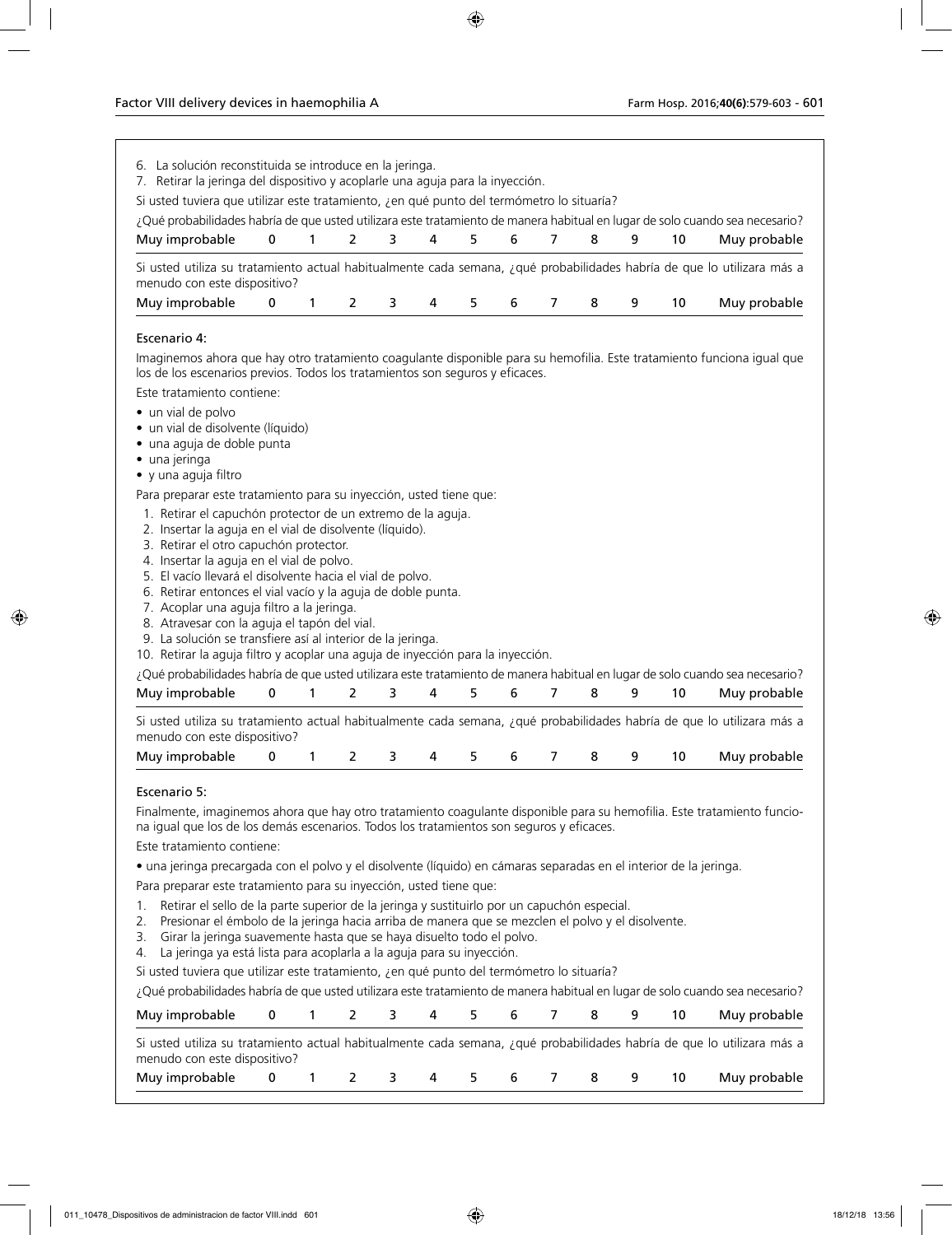## **Cuestionario de evaluación Prueba de FUSENGO (Subgrupo Sesión Prueba)**

El propósito de este cuestionario es recabar sus puntos de vista sobre el dispositivo de administración para el tratamiento con factor de coagulación que ha estado probando. Responda por favor a todas las preguntas.

### **Pregunta 1: ¿Cuánto tiempo lleva preparar el dispositivo para la inyección?**

Cada vez que pruebe el dispositivo, anote el tiempo que le lleva dejarlo listo para la inyección.

| Número de prueba       | Tiempo (segundos) |
|------------------------|-------------------|
| 1 (prueba de práctica) |                   |
|                        |                   |
|                        |                   |
|                        |                   |
|                        |                   |

### *Para las preguntas siguientes, dé una calificación de 0 a 10 donde 0 es "Nada en absoluto" y 10 "Enormemente".*

1. ¿Hasta qué punto le resultó fácil preparar el tratamiento con factor de coagulación para la inyección utilizando este dispositivo?

| Nada en absoluto                                                                                                                                                                                                     | 0           | 1 | 2              | 3 | 4 | 5. | 6 | 7 | 8 | 9 | 10 | Enormemente  |
|----------------------------------------------------------------------------------------------------------------------------------------------------------------------------------------------------------------------|-------------|---|----------------|---|---|----|---|---|---|---|----|--------------|
| 2. ¿Hasta qué punto era fácil sostenerlo?                                                                                                                                                                            |             |   |                |   |   |    |   |   |   |   |    |              |
| Nada en absoluto                                                                                                                                                                                                     | $\mathbf 0$ | 1 | 2              | 3 | 4 | 5  | 6 | 7 | 8 | 9 | 10 | Enormemente  |
| 3. ¿Hasta qué punto era fácil empujar el émbolo de la jeringa?                                                                                                                                                       |             |   |                |   |   |    |   |   |   |   |    |              |
| Nada en absoluto                                                                                                                                                                                                     | $\mathbf 0$ | 1 | $\mathcal{P}$  | 3 | 4 | 5  | 6 | 7 | 8 | 9 | 10 | Enormemente  |
| 4. ¿Hasta qué punto cree que será fácil almacenar los tratamientos con factor de coagulación utilizando este dispositivo?                                                                                            |             |   |                |   |   |    |   |   |   |   |    |              |
| Nada en absoluto                                                                                                                                                                                                     | 0           | 1 | 2              | 3 | 4 | 5  | 6 | 7 | 8 | 9 | 10 | Enormemente  |
| 5. ¿Hasta qué punto cree que será fácil deshacerse de los envases, las jeringas, las agujas y todo lo que viene con este<br>dispositivo para el tratamiento con factor de coagulación después de haberlos utilizado? |             |   |                |   |   |    |   |   |   |   |    |              |
| Nada en absoluto                                                                                                                                                                                                     | 0           | 1 | $\mathcal{P}$  | 3 | 4 | 5  | 6 | 7 | 8 | 9 | 10 | Enormemente  |
| 6. ¿Podría dar una calificación global del dispositivo en una escala de 0 a 10 donde 0 es "Nada deseable" y 10 "Muy<br>deseable"?                                                                                    |             |   |                |   |   |    |   |   |   |   |    |              |
| Nada deseable                                                                                                                                                                                                        | 0           | 1 | 2              | 3 | 4 | 5  | 6 | 7 | 8 | 9 | 10 | Muy deseable |
| 7. Si su tratamiento con factor de coagulación viniera en un dispositivo como éste, ¿qué probabilidades habría de que<br>usted utilizara ese tratamiento de manera habitual en lugar de solo cuando sea necesario?   |             |   |                |   |   |    |   |   |   |   |    |              |
| Muy improbable                                                                                                                                                                                                       | 0           | 1 | $\overline{2}$ | 3 | 4 | 5. | 6 | 7 | 8 | 9 | 10 | Muy probable |
| 8. Si usted utiliza su tratamiento con factor de coagulación actual de manera habitual, ¿qué probabilidades habría de que<br>utilizara ese tratamiento más a menudo si viniera en un dispositivo como éste?          |             |   |                |   |   |    |   |   |   |   |    |              |
| Muy improbable                                                                                                                                                                                                       | 0           |   | 2              | 3 | 4 | 5  | 6 | 7 | 8 | 9 | 10 | Muy probable |